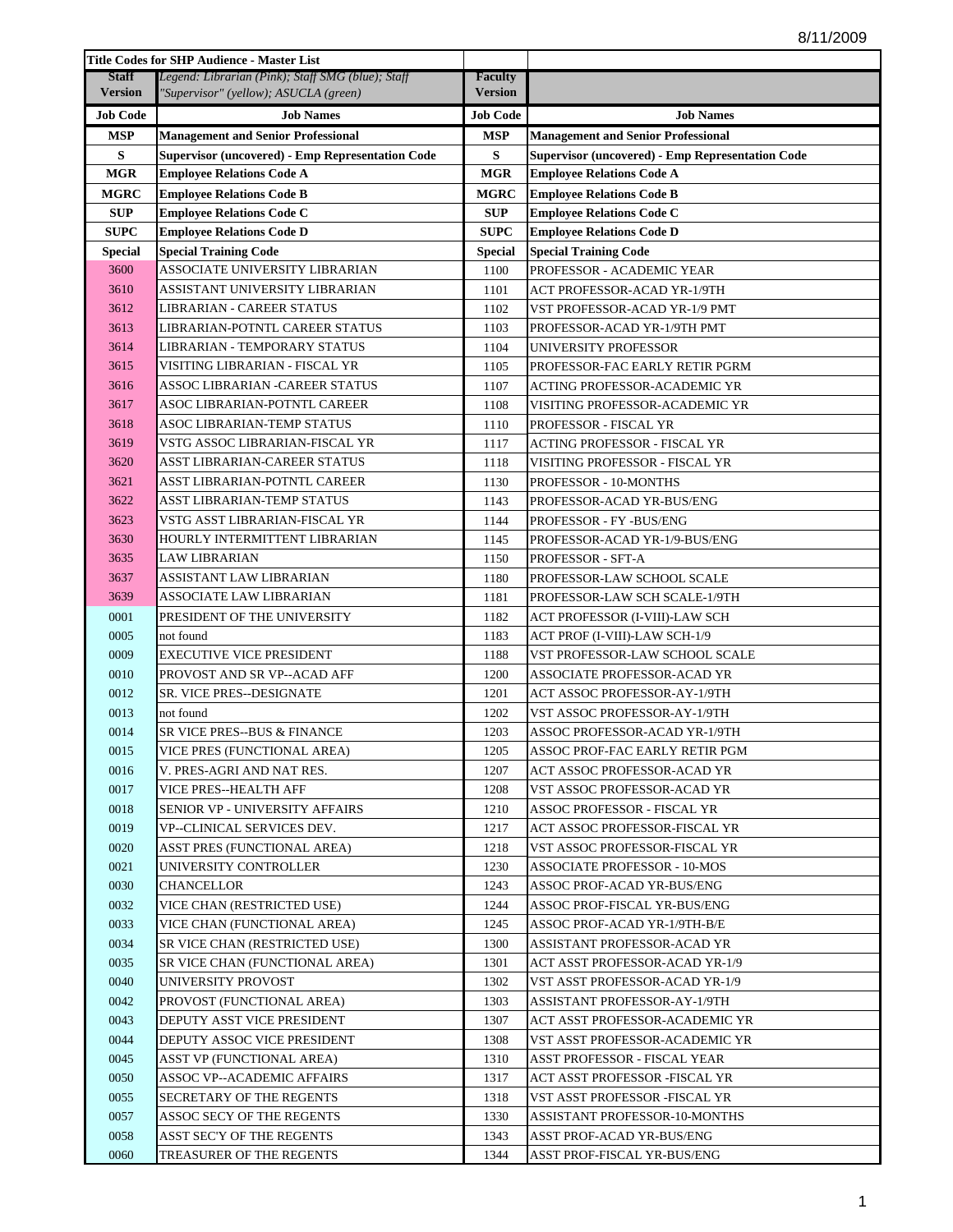| <b>Staff</b>    | Legend: Librarian (Pink); Staff SMG (blue); Staff | <b>Faculty</b>  |                                 |
|-----------------|---------------------------------------------------|-----------------|---------------------------------|
| <b>Version</b>  | "Supervisor" (yellow); ASUCLA (green)             | <b>Version</b>  |                                 |
| <b>Job Code</b> | <b>Job Names</b>                                  | <b>Job Code</b> | <b>Job Names</b>                |
| 0061            | CONSULTANT TO THE TREASURER                       | 1345            | ASST PROF-ACAD YR-1/9 PYMT-B/E  |
| 0063            | ASSO TREASURER OF REGENTS                         | 1400            | <b>INSTRUCTOR-ACADEMIC YEAR</b> |
| 0064            | not found                                         | 1403            | INSTRUCTOR-ACAD YR -1/9TH PMT   |
| 0065            | ASST TREASURER OF THE REGENTS                     | 1410            | INSTRUCTOR - FISCAL YEAR        |
| 0067            | not found                                         | 1421            | VSTG PROF-ACAD YR-BUS/ENG       |
| 0069            | not found                                         | 1422            | VSTG PROF-FISCAL YR-BUS/ENG     |
| 0070            | ASSISTANT TREASURER(FUNC AREA)                    | 1423            | VSTG PROF-ACAD YR-1/9TH-B/E     |
| 0071            | <b>FINANCIAL OFFICER</b>                          | 1424            | VSTG ASO PRO-ACAD YR-BUS/ENG    |
| 0080            | <b>GENERAL COUNSEL &amp; VP-LEGAL AFF</b>         | 1425            | VSTG ASO PRO-FISCAL YR-BUS/ENG  |
| 0081            | DEPUTY GENERAL COUNSEL                            | 1426            | VSTG ASO PRO-ACAD YR-1/9TH-B/E  |
| 0082            | CHF CMP COUNSEL/ASSOC GEN CNSL                    | 1427            | VSTG AST PRO-ACAD YR-BUS/ENG    |
| 0083            | DEPUTY GEN COUNSEL OF THE REG                     | 1428            | VSTG AST PRO-FISCAL YR-BUS/ENG  |
| 0084            | MANAGING U COUNSEL OF THE REG                     | 1429            | VSTG AST PRO-ACAD YR-1/9TH-B/E  |
| 0085            | UNIVERSITY COUNSEL OF THE REG                     | 1431            | VIS PROFESSOR-GENCOMP           |
| 0088            | <b>EXECUTIVE DIRECTOR-EXECUTIVE</b>               | 1432            | VIS ASSOC PROFESSOR-GENCOMP     |
| 0089            | <b>COUNSEL OF THE REGENTS</b>                     | 1433            | VIS ASST PROFESSOR-GENCOMP      |
| 0090            | ASSO V CHAN (FUNCTL AREA)-EXEC                    | 1434            | VIS INSTRUCTOR-GENCOMP          |
| 0091            | ASST V CHAN (FUNCTL AREA)-EXEC                    | 1450            | PROFESSOR OF CLINICAL           |
| 0092            | ASST V CHAN (SAFETY)-EXEC                         | 1451            | ASSOC PROF OF CLINICAL          |
| 0093            | DIRECTOR (FUNCTL AREA)-EXEC                       | 1452            | ASST PROF OF CLINICAL           |
| 0094            | DEPUTY DIR (FUNCTL AREA)-EXEC                     | 1453            | PROF OF CLIN___-MEDCOMP-A       |
| 0095            | ASSOC DIR (FUNCTL AREA)-EXEC                      | 1454            | ASO PROF OF CLIN___-MEDCOMP-A   |
| 0096            | ASST DIR (FUNCTL AREA)-EXEC                       | 1455            | AST PROF OF CLIN___-MEDCOMP-A   |
| 0097            | (FUNCTL AREA) DIRECTOR-EXEC                       | 1456            | PROF OF CLIN -GENCOMP-B         |
| 0098            | (FTL AREA) DIR (FTL AREA)-EXEC                    | 1457            | ASO PROF OF CLIN___-GENCOMP-B   |
| 0099            | MANAGER (FUNCTL AREA)-EXEC                        | 1458            | AST PROF OF CLIN_-GENCOMP-B     |
| 0100            | not found                                         | 1459            | PROF OF CLIN____-MEDCOMP-B      |
| 0101            | (FUNCTL AREA) MANAGER-EXEC                        | 1460            | ASO PROF OF CLIN ___-MEDCOMP-B  |
| 0102            | (FUNCTL AREA) OFFICER-EXEC                        | 1461            | AST PROF OF CLIN____-MEDCOMP-B  |
| 0103            | (FTL AREA) OF (FTL AREA)-EXEC                     | 1462            | PROF OF CLIN -GENCOMP-A         |
| 0104            | ADMINISTRATOR (FTL AREA)-EXEC                     | 1463            | ASO PROF OF CLIN ___- GENCOMP-A |
| 0105            | (FTL AREA) ADMINISTRATOR-EXEC                     | 1464            | AST PROF OF CLIN - GENCOMP-A    |
| 0106            | COORDINATOR (FUNCTL AREA)-EXEC                    | 1465            | PROF OF CLIN ____-FY-MEDCOMP    |
| 0107            | (FUNCTL AREA)COORDINATOR-EXEC                     | 1466            | ASO PROF OF CLIN____-FY-MECOMP  |
| 0108            | DEAN (FUNCTL AREA)-EXEC                           | 1467            | AST PROF OF CLIN___-FY-MEDCOMP  |
| 0109            | (FTL AREA)DEAN (FTL AREA)-EXEC                    | 1468            | PROF OF CLIN _____-FY-GENCOMP   |
| 0110            | ASST DEAN (FUNCTL AREA)-EXEC                      | 1469            | ASO PROF OF CLIN___-FY-GENCOMP  |
| 0111            | ASSOC DEAN (FUNCTL AREA)-EXEC                     | 1470            | AST PROF OF CLIN___-FY-GENCOMP  |
| 0112            | STAFF ASST FOR PLANNING-EXEC                      | 1531            | VIS PROFESSOR-GENCOMP-PTC       |
| 0113            | SPEC ASST (FUNCTL AREA)-EXEC                      | 1532            | VIS ASSO PROFESSOR-GENCOMP-PTC  |
| 0114            | EXEC ASST (FUNCTL AREA)-EXEC                      | 1533            | VIS ASST PROFESSOR-GENCOMP-PTC  |
| 0115            | CAMPUS COUNSEL-EXEC                               | 1534            | VIS INSTRUCTOR-GENCOMP-PTC      |
| 0116            | UNIVERSITY AUDITOR-EXEC                           | 1535            | <b>INSTRUCTOR-GENCOMP-A</b>     |
| 0117            | <b>CHIEF AUDITOR-EXEC</b>                         | 1537            | ASSISTANT PROFESSOR-GENCOMP-A   |
| 0118            | UNIVERSITY LIBRARIAN-EXEC                         | 1538            | ACT ASST PROFESSOR-GENCOMP-A    |
| 0119            | ASSOC UNIV LIBRARIAN-EXEC                         | 1539            | ASSOCIATE PROFESSOR-GENCOMP-A   |
| 0120            | (FTL AREA) SUPERINTENDENT-EXEC                    | 1540            | ACT ASSOC PROFESSOR-GENCOMP-A   |
| 0121            | CHIEF OF POLICE-EXEC                              | 1541            | PROFESSOR-GENCOMP-A             |
| 0122            | VICE PROVOST (FUNCT AREA)-EXEC                    | 1542            | ACT PROFESSOR-GENCOMP-A         |
| 0123            | ASSOC VICE PROVOST (FTL AREA)                     | 1543            | INSTRUCTOR IN RES-GENCOMP-A     |
| 0125            | ASST TT PRES (FUNCTIONAL AREA)                    | 1544            | ASST PROF IN RES-GENCOMP-A      |
| 0130            | SPECIAL ASST TO THE PRESIDENT                     | 1545            | ASSOC PROF IN RES-GENCOMP-A     |
| 0131            |                                                   |                 |                                 |
| 0132            | not found                                         | 1546            | PROF IN RES-GENCOMP-A           |
| 0135            | not found                                         | 1547            | ADJUNCT INSTRUCTOR-GENCOMP-A    |
|                 | not found                                         | 1548            | ASST ADJUNCT PROF-GENCOMP-A     |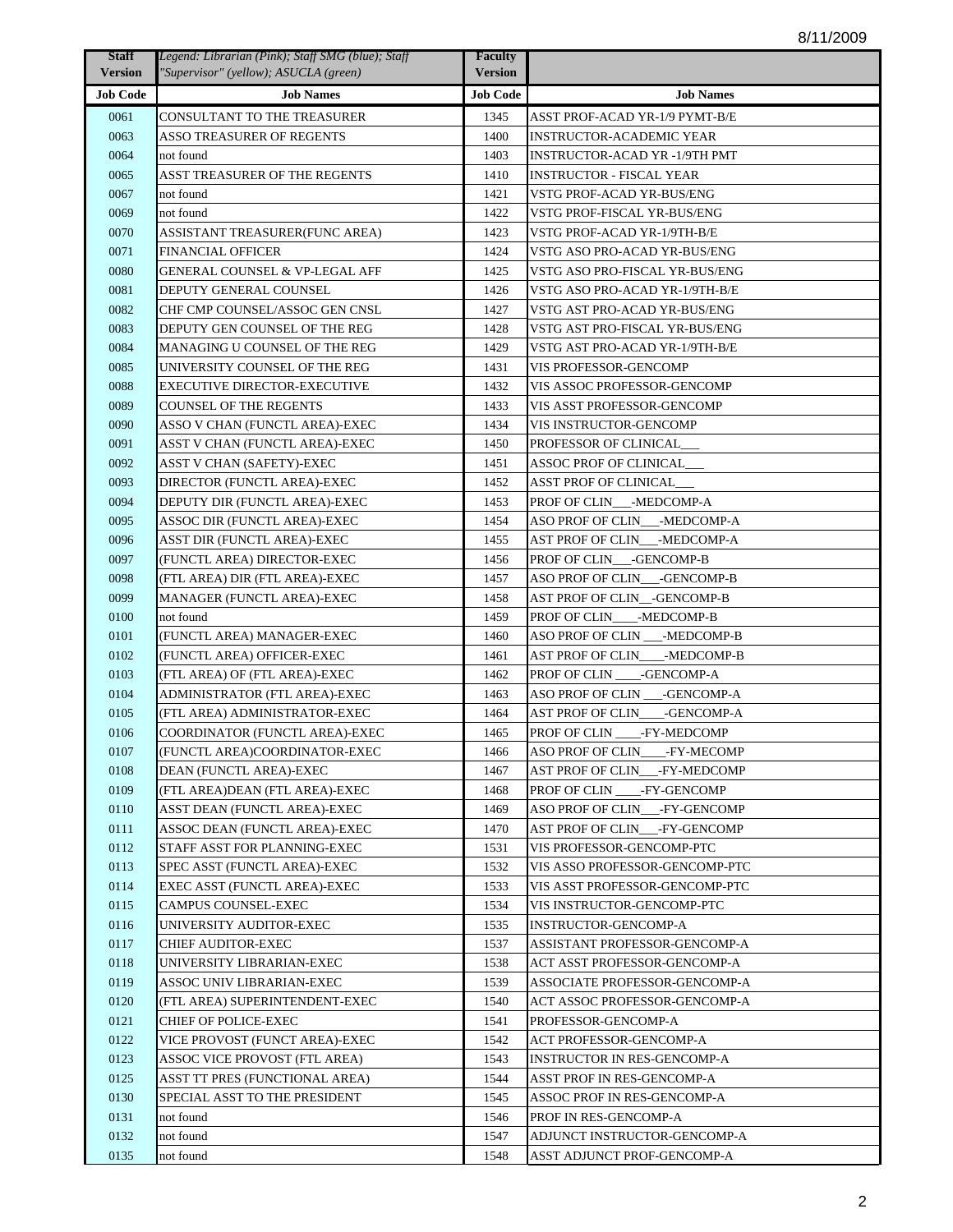| <b>Staff</b>    | Legend: Librarian (Pink); Staff SMG (blue); Staff | <b>Faculty</b>  |                                      |
|-----------------|---------------------------------------------------|-----------------|--------------------------------------|
| <b>Version</b>  | "Supervisor" (yellow); ASUCLA (green)             | <b>Version</b>  |                                      |
| <b>Job Code</b> | <b>Job Names</b>                                  | <b>Job Code</b> | <b>Job Names</b>                     |
| 0138            | ACTING CHANCELLOR                                 | 1549            | ASSOC ADJUNCT PROF-GENCOMP-A         |
| 0139            | ASSOCIATE CHANCELLOR (FCT AR)                     | 1550            | LECTURER IN SUMMER SESSION           |
| 0140            | ASST CHAN (FUNCTIONAL AREA)                       | 1560            | ADJUNCT PROF-GENCOMP-A               |
| 0145            | <b>EXEC ASST TO THE CHANCELLOR</b>                | 1561            | <b>INSTRUCTOR-FY-GENCOMP</b>         |
| 0150            | ASST TT CHAN (FUNCTIONAL AREA)                    | 1563            | ASSISTANT PROFESSOR-FY-GENCOMP       |
| 0155            | SPEC ASST TT CHANC (FUNC AREA)                    | 1564            | <b>ACT ASST PROFESSOR-FY-GENCOMP</b> |
| 0157            | not found                                         | 1565            | ASSOCIATE PROFESSOR-FY-GENCOMP       |
| 0158            | not found                                         | 1566            | ACT ASSOC PROFESSOR-FY-GENCOMP       |
| 0159            | not found                                         | 1567            | PROFESSOR-FY-GENCOMP                 |
| 0160            | DEAN (SCHOOL/COLLEGE)-EXEC                        | 1568            | <b>ACT PROFESSOR-FY-GENCOMP</b>      |
| 0161            | <b>EXECUTIVE DIRECTOR-MED CENTER</b>              | 1569            | <b>INSTRUCTOR IN RES FY-GENCOMP</b>  |
| 0162            | <b>CHIEF ADM &amp; PROF SERVS OFFICER</b>         | 1570            | ASST PROF IN RES FY-GENCOMP          |
| 0163            | not found                                         | 1571            | ASSOC PROF IN RES-FY-GENCOMP         |
| 0164            | CHIEF EXEC OFFICER - MED CENTR                    | 1572            | PROF IN RES-FY-GENCOMP               |
| 0165            | CHIEF FINANCIAL OFFICER - MC                      | 1573            | ADJUNCT INSTRUCTOR-FY-GENCOMP        |
| 0166            | CHIEF PATIENT CARE SERV OFFCR                     | 1574            | ASST ADJUNCT PROF-FY-GENCOMP         |
| 0167            | PROVOST (SCHOOL/COLLEGE)-EXEC                     | 1575            | ASSOC ADJUNCT PROF-FY-GENCOMP        |
| 0168            | not found                                         | 1576            | <b>ADJUNCT PROF-FY-GENCOMP</b>       |
| 0169            | CHIEF AMBUL & MGD CARE OFFICER                    | 1600            | SR LECT-PSOE-ACAD YR-PART TIME       |
| 0171            | <b>ASSOCIATE VICE PRESIDENT</b>                   | 1602            | SR LECT-PSOE-AY-1/9-PART TIME        |
| 0172            | <b>CHIEF OPERATING OFFICER - MC</b>               | 1603            | SR LECT W/SEC EMPL-ACADEMIC YR       |
| 0173            | <b>CHIEF INFORMATION OFFICER - MC</b>             | 1604            | SR LECT W/SEC EMPL-AY-1/9            |
| 0174            | CHIEF MEDICAL OFFICER - MC                        | 1605            | LECT-PSOE-ACAD YR-PART TIME          |
| 0175            | CHIEF STRAT & BUS DEF OFC - MC                    | 1606            | LECT-PSOE-AY-1/9TH-PART TIME         |
| 0179            | SPEC ASST TT SR VICE PRES                         | 1607            | LECTURER W/SEC EMPL-ACAD YR          |
| 0180            | SPECIAL ASST TT VICE PRESIDENT                    | 1608            | LECTURER W/SEC EMPL-AY-1/9           |
| 0181            | SPEC ASST TT VP (FUNCTL AREA)                     | 1610            | SR LECT-PSOE-FY-PART TIME            |
| 0182            | not found                                         | 1613            | SR LECT W/SEC EMPL - FISCAL YR       |
| 0190            | not found                                         | 1615            | LECT-PSOE-FISCAL YR-PART TIME        |
| 0191            | not found                                         | 1617            | LECTURER W/SEC EMPL-FISCAL YR        |
| 0192            | not found                                         | 1618            | LECTURER SOE-MEDCOMP-A               |
| 0193            | not found                                         | 1619            | SENIOR LECTURER SOE-MEDCOMP-A        |
| 0194            | not found                                         | 1622            | LECTURER SOE-GENCOMP-B               |
| 0195            | SUM DIFF WITH EXEC TITLE                          | 1623            | <b>SENIOR LECTURER SOE-GENCOMP-B</b> |
| 0196            | ADMIN STIPEND WITH EXEC TITLE                     | 1624            | LECTURER SOE-GENCOMP-A               |
| 0197            | SPEC LV SAL WITH EXEC CONT                        | 1625            | SENIOR LECTURER SOE-GENCOMP-A        |
| 0198            | TEMP SALARY SUPP WITH EXEC TTL                    | 1626            | LECTURER SOE-FY-MEDCOMP              |
| 0199            | SPEC LV SAL W EXEC & SEARLES                      | 1627            | SENIOR LECTURER SOE-FY-MEDCOMP       |
| 0645            | <b>ANALYST V SUPERVISOR</b>                       | 1628            | LECTURER SOE-FY-GENCOMP              |
| 0647            | <b>BUDGET ANALYST V SUPERVISOR</b>                | 1629            | SENIOR LECTURER SOE-FY-GENCOMP       |
| 0716            | HR ANALYST VI, MSP, SUPERVISOR                    | 1630            | LECTURER - ACADEMIC YEAR             |
| 0720            | ANALYST VI - SUPVR - MSP                          | 1631            | LECTURER-AY-3YR-CONTINUING           |
| 0732            | PROG./ANALYST V-SUPVR-UCB                         | 1632            | LECTURER - ACADEMIC YEAR - 1/9       |
| 0735            | PROG/ANALYST V-SUPERVISOR                         | 1633            | LECTURER-AY-1/9-3YR-CONTINUING       |
| 0739            | PROG./ANALYST IV-SUPVR-UCB                        | 1634            | LECTURER - FISCAL YEAR               |
| 0765            | PHARMACIST SUPERVISOR                             | 1635            | LECTURER-FY-3YR-CONTINUING           |
| 0791            | SUPERVISOR OF SPEECH PATHOLOGY                    | 1640            | SR LECTURER - ACADEMIC YEAR          |
| 0841            | ACADEMIC COORD I                                  | 1641            | SR. LECTURER-AY-3YR-CONTINUING       |
| 0843            | ACADEMIC COORD II                                 | 1642            | SENIOR LECTURER-ACAD YR-1/9TH        |
| 0845            | ACADEMIC COORD III                                | 1643            | SR. LECT.-AY-1/9-3YR-CONTINUING      |
| 1067            | ACADEMIC ADMINISTRATOR VII                        | 1644            | SENIOR LECTURER - FISCAL YR          |
| 3479            | SPECIALIST IN COOPERATIVE EXTENSION               | 1645            | SR. LECTURER-FY-3YR-CONTINUING       |
| 3461            | ASST COOP EXT ADVISOR                             | 1652            | CONTINUING APPT-TEMP AUG             |
| 3451            | ASSOC COOP EXT ADVISOR                            | 1653            | <b>CONTINUING APPT-TEMP AUG -1/9</b> |
| 3441            | COOP EXT ADVISOR                                  | 1680            | LECTURER-PSOE-ACAD YR-100%           |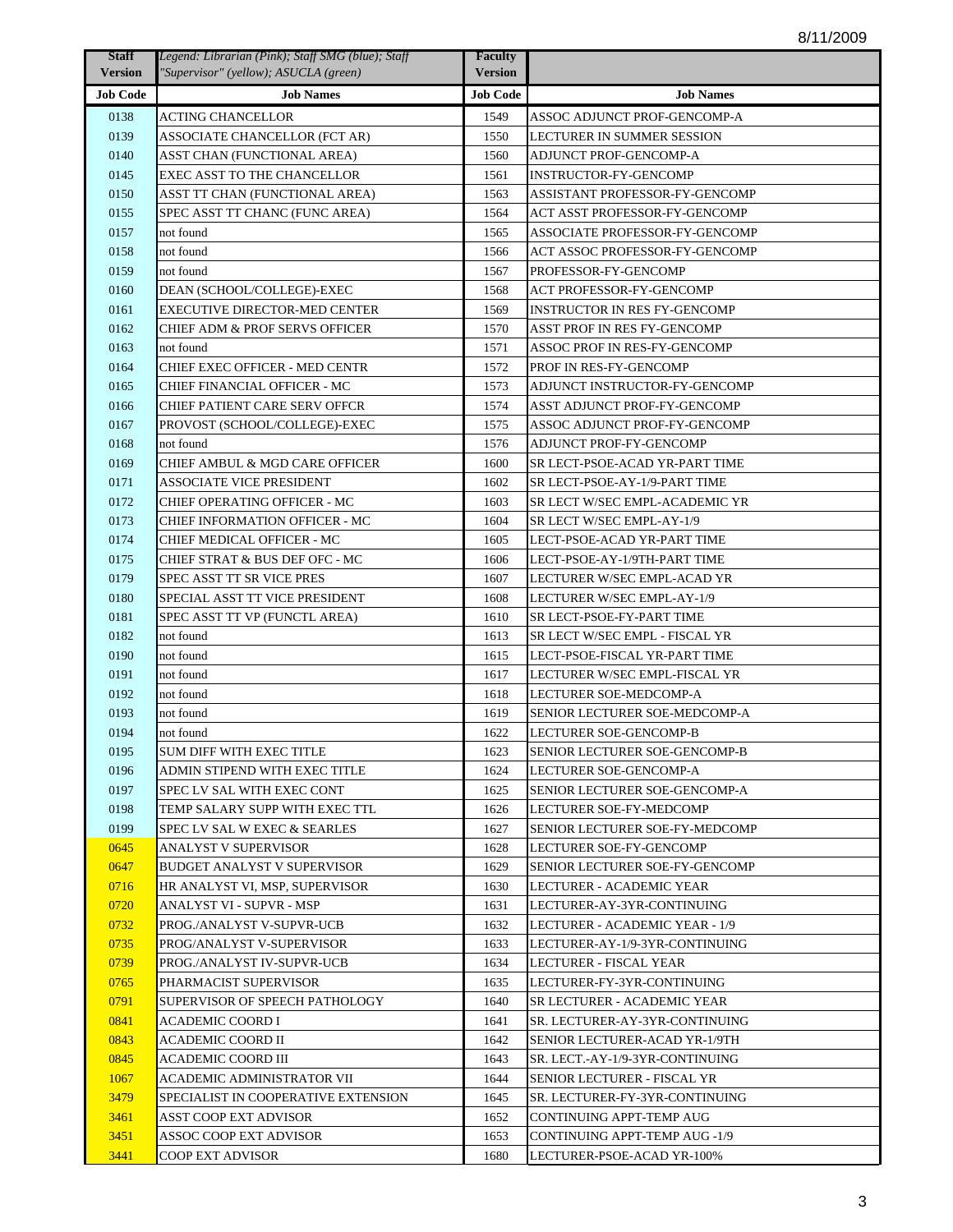| <b>Staff</b>    | Legend: Librarian (Pink); Staff SMG (blue); Staff | <b>Faculty</b>  |                                 |
|-----------------|---------------------------------------------------|-----------------|---------------------------------|
| <b>Version</b>  | "Supervisor" (yellow); ASUCLA (green)             | <b>Version</b>  |                                 |
| <b>Job Code</b> | <b>Job Names</b>                                  | <b>Job Code</b> | <b>Job Names</b>                |
| 4001            | RECREATION SUPVR, PRIN                            | 1681            | LECTURER-PSOE-ACAD YR-1/9-100%  |
| 4002            | RECREATION SUPVR, SR                              | 1682            | LECTURER-PSOE-FISCAL YR-100%    |
| 4003            | RECREATION SUPVR                                  | 1683            | SR LECTURER-PSOE-ACAD YR-100%   |
| 4004            | RECREATION SUPVR,ASST                             | 1684            | SR LECTURER-PSOE-AY-1/9-100%    |
| 4104            | CHILD DEVEL CNTR TEACH II-SUP                     | 1685            | SR LECTURER-PSOE-FY-100%        |
| 4106            | CHILD DEVEL CNTR TEACH I-SUP                      | 1707            | <b>RESEARCH PROFESSOR</b>       |
| 4109            | CHILD DEVEL CNTR COORD - SUPVR                    | 1708            | <b>RESEARCH PROFESSOR-VERIP</b> |
| 4115            | PLACEMENT INTERVIEWER SUPV                        | 1711            | VIS INSTRUCTOR-MEDCOMP          |
| 4119            | RESIDENT ADVISOR, SR - SUPERV                     | 1712            | VIS ASST PROFESSOR-MEDCOMP      |
| 4120            | RESIDENT ADVISOR SUPERVISOR                       | 1713            | VIS ASSOC PROFESSOR-MEDCOMP     |
| 4124            | RESIDENT ASSISTANT SUPERVISOR                     | 1714            | VIS PROFESSOR-MEDCOMP           |
| 4215            | INTERVIEWER, PLACEMENT, SR-SUP                    | 1715            | <b>INSTRUCTOR-MEDCOMP-A</b>     |
| 4320            | OCCUPATIONAL INFO ADVISOR SUPV                    | 1717            | ASSISTANT PROFESSOR-MEDCOMP-A   |
| 4345            | ACADEMIC ADVISOR I - SUPV                         | 1718            | ACT ASST PROFESSOR-MEDCOMP-A    |
| 4346            | ACADEMIC ADVISOR II - SUPV                        | 1719            | ASSOCIATE PROFESSOR-MEDCOMP-A   |
| 4347            | ACADEMIC ADVISOR III - SUPV                       | 1720            | ACT ASSOC PROFESSOR-MEDCOMP-A   |
| 4348            | STUDENT AFFAIRS OFF I - SUPERV                    | 1721            | PROFESSOR-MEDCOMP-A             |
| 4349            | STUD AFF OFFICER, SUPERVISING                     | 1722            | ACT PROFESSOR-MEDCOMP-A         |
| 4350            | STUDENT AFFAIRS OFFICER SUPV                      | 1723            | INSTRUCTOR IN RES-MEDCOMP-A     |
| 4356            | STUD AFF OFF III - SUPERVISOR                     | 1724            | ASST PROF IN RES-MEDCOMP-A      |
| 4357            | STUDENT AFF OFF IV SUPERVISOR                     | 1725            | ASSOC PROF IN RES-MEDCOMP-A     |
| 4359            | STUDENT AFFAIRS OFFICER V-SUP                     | 1726            | PROF IN RES-MEDCOMP-A           |
| 4410            | COUNSELING ATTORNEY SUPERVISOR                    | 1727            | ADJUNCT INSTRUCTOR-MEDCOMP-A    |
| 4418            | LEARNING SKILLS COUNSELOR SUPV                    | 1728            | ASST ADJUNCT PROF-MEDCOMP-A     |
| 4419            | COUNSELOR, LEARN SKILLS SR-SUP                    | 1729            | ASSOC ADJUNCT PROF-MEDCOMP-A    |
| 4420            | COUNSELOR SUPERVISOR                              | 1730            | ADJUNCT PROF-MEDCOMP-A          |
| 4423            | COUNSELOR, LEARN SKILLS PR-SUP                    | 1731            | CLIN INSTRUCTOR-MEDCOMP-A       |
| 4424            | COUNSELOR, LRN SKILLS, ASST-SUPV                  | 1732            | ASST CLIN PROF-MEDCOMP-A        |
| 4425            | COUNSELOR,LEARN SKILLS,SR-SUPV                    | 1733            | ASSOC CLIN PROF-MEDCOMP-A       |
| 4426            | COUNSELOR I - SUPERVISOR                          | 1734            | <b>CLIN PROF-MEDCOMP-A</b>      |
| 4427            | COUNSELOR II - SUPERVISOR                         | 1735            | <b>INSTRUCTOR-GENCOMP-B</b>     |
| 4624            | COLLECTIONS REP, SR-SUPVR                         | 1737            | ASSISTANT PROFESSOR-GENCOMP-B   |
| 4625            | COLLECTIONS REP-SUPVR                             | 1738            | ACT ASST PROFESSOR-GENCOMP-B    |
| 4659            | BILLER, PATIENT V - SUPERVISOR                    | 1739            | ASSOCIATE PROFESSOR-GENCOMP-B   |
| 4661            | BILLER, PATIENT IV-SUPV                           | 1740            | ACT ASSOC PROFESSOR-GENCOMP-B   |
| 4689            | TRANSCRIBER, HOSP MED,SR-SUPVR                    | 1741            | PROFESSOR-GENCOMP-B             |
| 4694            | COMPOSITOR, GRAPHIC, SR-SUPVR                     | 1742            | ACT PROFESSOR-GENCOMP-B         |
| 4720            | ABSTRACTOR, PAT REC IV-SUPVR                      | 1743            | INSTRUCTOR IN RES-GENCOMP-B     |
| 4721            | ABSTRACTOR, PAT REC III-SUPVR                     | 1744            | ASST PROF IN RES-GENCOMP-B      |
| 4726            | ASSISTANT III-SUPVR                               | 1745            | ASSOC PROF IN RES-GENCOMP-B     |
| 4727            | <b>ASSISTANT II-SUPVR</b>                         | 1746            | PROF IN RES-GENCOMP-B           |
| 4728            | ASSISTANT I-SUPVR                                 | 1747            | ADJUNCT INSTRUCTOR-GENCOMP-B    |
| 4736            | CODER, HEALTH INFO IV - SUPV                      | 1748            | ASST ADJUNCT PROF-GENCOMP-B     |
| 4761            | REPROGRAPHICS SUPV, SR                            | 1749            | ASSOC ADJUNCT PROF-GENCOMP-B    |
| 4768            | REPROGRAPHICS SUPVR                               | 1750            | ADJUNCT PROF-GENCOMP-B          |
| 4770            | KEY ENTRY SUPVR II                                | 1755            | INSTRUCTOR-MEDCOMP-B            |
| 4771            | KEY ENTRY SUPVR I                                 | 1757            | ASSISTANT PROFESSOR-MEDCOMP-B   |
| 4802            | COMPUTER RES. SPEC. SUPV, II                      | 1758            | ACT ASST PROFESSOR-MEDCOMP-B    |
| 4803            | COMPUTER RES. SPEC. SUPV, I                       | 1759            | ASSOCIATE PROFESSOR-MEDCOMP-B   |
| 4810            | COMPUTER OPERATIONS SUPV, SR                      | 1760            | ACT ASSOC PROFESSOR-MEDCOMP-B   |
| 4811            | COMPUTER OPERATIONS SUPVR                         | 1761            | PROFESSOR-MEDCOMP-B             |
| 4816            | COMP RES SPEC, SUPV, II-UCOP                      | 1762            | ACT PROFESSOR-MEDCOMP-B         |
| 4817            | COMP RES SPEC, SUPV, I-UCOP                       | 1763            | INSTRUCTOR-IN-RES-MEDCOMP-B     |
| 4821            | MAIL SERVICE SUPVR                                | 1764            | ASST PROF-IN-RES-MEDCOMP-B      |
| 4826            | MAIL PROCESSOR, SR-SUPVR                          | 1765            | ASSOC PROF IN RES-MEDCOMP-B     |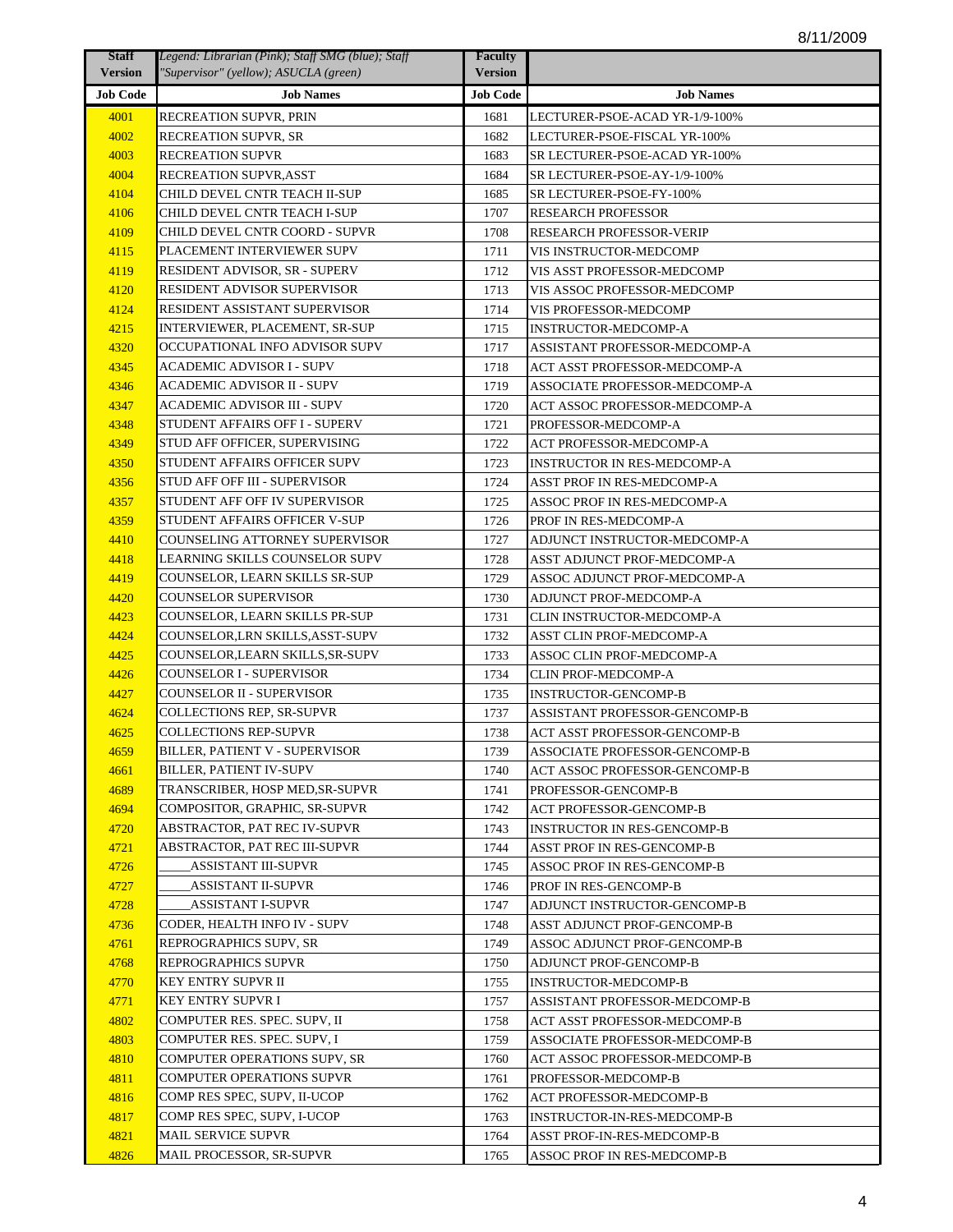| <b>Staff</b>    | Legend: Librarian (Pink); Staff SMG (blue); Staff | <b>Faculty</b>  |                                     |
|-----------------|---------------------------------------------------|-----------------|-------------------------------------|
| <b>Version</b>  | "Supervisor" (yellow); ASUCLA (green)             | <b>Version</b>  |                                     |
| <b>Job Code</b> | <b>Job Names</b>                                  | <b>Job Code</b> | <b>Job Names</b>                    |
| 4949            | WORD PROCESSIN SPEC,PRIN-SUPVR                    | 1766            | PROF IN RES-MEDCOMP-B               |
| 4950            | WORD PROCESSING SUPVR                             | 1767            | ADJUNCT INSTRUCTOR-MEDCOMP-B        |
| 4998            | SECRETARY, LEGAL, SUPERVISING                     | 1768            | ASST ADJUNCT PROF-MEDCOMP-B         |
| 5048            | FOOD SERVICE SUPERVISOR I, MC                     | 1769            | ASSOC ADJUNCT PROF-MEDCOMP-B        |
| 5052            | ENVIRONMENTAL SVC SUPVR II, MC                    | 1770            | ADJUNCT PROF-MEDCOMP-B              |
| 5053            | ENVIRONMENTAL SVC SUPVR I, MC                     | 1771            | CLIN INSTRUCTOR-MEDCOMP-B           |
| 5056            | FOOD SERVICE SUPERVISOR II, MC                    | 1772            | <b>ASST CLIN PROF-MEDCOMP-B</b>     |
| 5068            | STOREKEEPER, SR-SUPVR                             | 1773            | ASSOC CLIN PROF-MEDCOMP-B           |
| 5069            | STOREKEEPER-SUPVR                                 | 1774            | <b>CLIN PROF-MEDCOMP-B</b>          |
| 5070            | STORES SUPVR, SR                                  | 1775            | <b>INSTRUCTOR-FY-MEDCOMP</b>        |
| 5071            | <b>STORES SUPVR</b>                               | 1777            | ASSISTANT PROFESSOR-FY-MEDCOMP      |
| 5110            | CUSTODIAN SUPV, PRIN.                             | 1778            | ACT ASST PROFESSOR-FY-MEDCOMP       |
| 5111            | CUSTODIAN SUPV, SR.                               | 1779            | ASSOCIATE PROFESSOR-FY-MEDCOMP      |
| 5112            | CUSTODIAN SUPVR                                   | 1780            | ACT ASSOC PROFESSOR-FY-MEDCOMP      |
| 5119            | CUSTODIAN SUPV, ASST.                             | 1781            | PROFESSOR-FY-MEDCOMP                |
| 5206            | <b>RESCUE OPERATIONS SUPVR</b>                    | 1782            | <b>ACT PROFESSOR-FY-MEDCOMP</b>     |
| 5218            | DISPATCHER, PUB SAFETY--SUPV                      | 1783            | <b>INSTRUCTOR IN RES-FY-MEDCOMP</b> |
| 5325            | SECURITY GUARD, SR-SUPVR                          | 1784            | ASST PROF IN RES-FY-MEDCOMP         |
| 5330            | PARKING SUPV, PRIN                                | 1785            | ASSOC PROF IN RES-FY-MEDCOMP        |
| 5331            | PARKING SUPV, SR                                  | 1786            | PROF IN RES-FY-MEDCOMP              |
| 5337            | PARKING REPRESENTATIV,SR-SUPVR                    | 1787            | ADJUNCT INSTRUCTOR-FY-MEDCOMP       |
| 5338            | PARKING REPRESENTATIVE-SUPVR                      | 1788            | ASST ADJUNCT PROF-FY-MEDCOMP        |
| 5339            | PARKING SUPVR                                     | 1789            | ASSOC ADJUNCT PROF-FY-MEDCOMP       |
| 5340            | PROCTOR, SENIOR-SUPVR                             | 1790            | ADJUNCT PROF-FY-MEDCOMP             |
| 5420            | DIETETIC TECH, REGISTERED-SUPV                    | 1791            | <b>CLIN INSTRUCTOR-GENCOMP-B</b>    |
| 5423            | DIETITIAN, PRIN-SUPVR                             | 1792            | <b>ASST CLIN PROF-GENCOMP-B</b>     |
| 5425            | DIETITIAN, SR-SUPVR                               | 1793            | ASSOC CLIN PROF-GENCOMP-B           |
| 5427            | <b>DIETITIAN II-SUPVR</b>                         | 1794            | <b>CLIN PROF-GENCOMP-B</b>          |
| 5429            | <b>DIETITIAN I-SUPVR</b>                          | 1803            | CLIN INSTRUCTOR-FY-MEDCOMP          |
| 5447            | FOOD SERVICE MGR, ASST-SUPVR                      | 1804            | ASST CLIN PROF-FY-MEDCOMP           |
| 5450            | FOOD SERVICE SUPV, PRIN                           | 1805            | ASSOC CLIN PROF-FY-MEDCOMP          |
| 5451            | FOOD SERVICE SUPV, SR                             | 1806            | <b>CLIN PROF-FY-MEDCOMP</b>         |
| 5454            | <b>FOOD SERVICE SUPVR</b>                         | 1807            | CLIN INSTRUCTOR-FY-GENCOMP          |
| 5526            | COOK, SR-SUPVR                                    | 1808            | ASST CLIN PROF-FY-GENCOMP           |
| 5654            | FOOD SERVICE WORKER, PRIN-SUPVR                   | 1809            | ASSOC CLIN PROF-FY-GENCOMP          |
| 5655            | FOOD SERVICE WORKER, SR-SUPVR                     | 1810            | <b>CLIN PROF-FY-GENCOMP</b>         |
| 5815            | LINEN SERVICE SUPV, SR                            | 1811            | CLIN INSTRUCTOR-GENCOMP-A           |
| 5816            | LINEN SERVICE, SUPVR                              | 1812            | ASST CLIN PROF-GENCOMP-A            |
| 5824            | LINEN SERV WKER, SR HEAD-SUPVR                    | 1813            | ASSOC CLIN PROF-GENCOMP-A           |
| 6099            | PRINCIPAL ARTIST - SUPERVISOR                     | 1814            | <b>CLIN PROF-GENCOMP-A</b>          |
| 6100            | ARTIST, SR-SUPVR                                  | 1875            | <b>INSTRUCTOR-SFT-PC</b>            |
| 6105            | <b>ARTIST - SUPERVISOR</b>                        | 1877            | <b>ASSISTANT PROFESSOR-SFT-PC</b>   |
| 6108            | PR PRODUCER DIRECTOR - SUPVR                      | 1878            | ACTING ASST PROFESSOR-SFT-PC        |
| 6109            | SR PRODUCER DIRECTOR - SUPVR                      | 1879            | ASSOCIATE PROFESSOR-SFT-PC          |
| 6110            | PRINCIPAL ILLUSTRATOR - SUPVR                     | 1880            | ACTING ASSOC PROFESSOR-SFT-PC       |
| 6119            | AV & PHOTO SERVICES SUPVR                         | 1881            | PROFESSOR-SFT-PC                    |
| 6219            | PHOTOGRAPHER, PRIN-SUPV                           | 1882            | ACTING PROFESSOR-SFT-PC             |
| 6220            | PHOTOGRAPHER, SR SUPV                             | 1883            | <b>INSTR IN RESIDENCE-SFT-PC</b>    |
| 6270            | USHER SUPERVISOR                                  | 1884            | ASST PROF IN RESIDENCE-SFT-PC       |
| 6279            | HOUSE MANAGER II - SUPERVISOR                     | 1885            | ASSOC PROF IN RESIDENCE-SFT-PC      |
| 6280            | HOUSE MANAGER I - SUPERVISOR                      | 1886            | PROFESSOR IN RESIDENCE-SFT-PC       |
| 6281            | HOUSE MANAGER SUPERVISOR                          | 1887            | ADJUNCT INSTRUCTOR-SFT-PC           |
| 6306            | PUBLIC INFO REP, SR - SUPERV                      | 1888            | ASST ADJUNCT PROFESSOR-SFT-PC       |
| 6307            | PUBLIC EVENTS MGR, SR - SUPERV                    | 1889            | ASSOC ADJUNCT PROFESSOR-SFT-PC      |
| 6308            | PUBLIC EVENTS MGR, PR - SUPERV                    | 1890            | ADJUNCT PROFESSOR-SFT-PC            |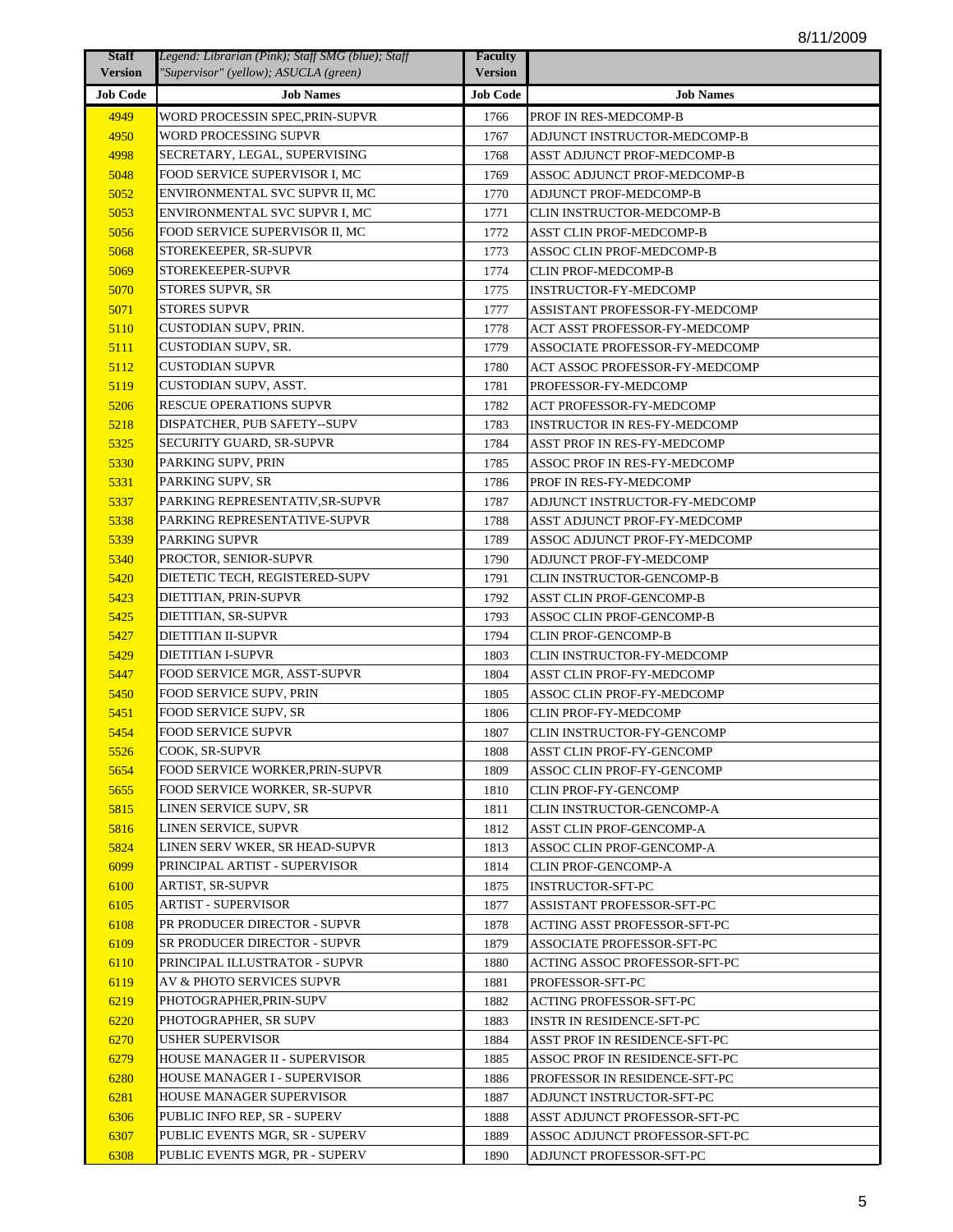| <b>Staff</b>    | Legend: Librarian (Pink); Staff SMG (blue); Staff | <b>Faculty</b>  |                                   |
|-----------------|---------------------------------------------------|-----------------|-----------------------------------|
| <b>Version</b>  | "Supervisor" (yellow); ASUCLA (green)             | <b>Version</b>  |                                   |
| <b>Job Code</b> | <b>Job Names</b>                                  | <b>Job Code</b> | <b>Job Names</b>                  |
| 6309            | PUBLIC EVENTS MGR, SUPERVISING                    | 1895            | <b>INSTRUCTOR-SFT-VM</b>          |
| 6310            | PUBLIC EVENTS MANAGER SUPV                        | 1897            | ASSISTANT PROFESSOR-SFT-VM        |
| 6315            | PUBLIC EVENTS MGR, ASST, SUPVR                    | 1898            | ACTING ASST PROFESSOR-SFT-VM      |
| 6319            | SR WARDROBE TECH - SUPERVISOR                     | 1899            | ASSOCIATE PROFESSOR--SFT-VM       |
| 6328            | THEATRE PRODUCTION SUPVR, PRIN                    | 1900            | ACTING ASSOC PROFESSOR-SFT-VM     |
| 6329            | SR SCENE TECH - SUPERVISOR                        | 1901            | PROFESSOR-SFT-VM                  |
| 6330            | THEATRE PRODUCTION SUPV, SR                       | 1902            | <b>ACTING PROFESSOR-SFT-VM</b>    |
| 6331            | THEATRE PRODUCTION SUPVR                          | 1903            | <b>INSTR IN RESIDENCE-SFT-VM</b>  |
| 6447            | PROGRAM REPRESENTATIVE III-SUP                    | 1904            | ASST PROF IN RESIDENCE-SFT-VM     |
| 6448            | PROGRAM REPRESENTATIVE II-SUP                     | 1905            | ASSOC PROF IN RESIDENCE-SFT-VM    |
| 6449            | PROGRAM REPRESENTATIVE SUPVR                      | 1906            | PROFESSOR IN RESIDENCE-SFT-VM     |
| 6450            | PROGRAM REPRESENTATIVE SUPV                       | 1907            | ADJUNCT INSTRUCTOR-SFT-VM         |
| 6451            | PROGRAM REPRESENTATIVE I - SUP                    | 1908            | ASST ADJUNCT PROFESSOR-SFT-VM     |
| 6465            | ARTS & LECTURES MGR SUPERVISOR                    | 1909            | ASSOC ADJUNCT PROFESSOR-SFT-VM    |
| 6757            | LIBRARY ASST V - SUPERVISOR                       | 1910            | ADJUNCT PROFESSOR-SFT-VM          |
| 6765            | LIBRARY ASST IV-SUPVR                             | 1971            | ACT PROF-ACAD YR-BUS/ENG          |
| 6766            | LIBRARY ASST III-SUPVR                            | 1972            | ACT PROF-FISCAL YR-BUS/ENG        |
| 6767            | <b>LIBRARY ASST II-SUPVR</b>                      | 1973            | <b>ACT PROF-ACAD YR-1/9TH-B/E</b> |
| 6776            | BOOKMENDER, LIBRARY, SR-SUPVR                     | 1974            | ACT ASO PRO-ACAD YR-BUS/ENG       |
| 6900            | PR ARCHITECTURAL ASSOC - SUPVR                    | 1975            | ACT ASO PRO-FISCAL YR-BUS/ENG     |
| 6901            | ARCHITECT ASSOCIATE SUPERVISOR                    | 1976            | ACT ASO PRO-ACAD YR-1/9TH-B/E     |
| 6903            | ARCHITECTURAL ASSOC, SR - SUPV                    | 1977            | ACT AST PROF-ACAD YR-BUS/ENG      |
| 6910            | <b>CUSTOMER SERVICE REP SUPV</b>                  | 1978            | ACT AST PROF-FISCAL YR-BUS/ENG    |
| 6950            | <b>ARCHITECT SUPERVISOR</b>                       | 1979            | ACT AST PROF-ACAD YR-1/9TH-B/E    |
| 6952            | SENIOR ARCHITECT - SUPERVISOR                     | 2000            | CLINICAL PROFESSOR-ACADEMIC YR    |
| 6955            | <b>ASSOC ARCHITECT - SUPERVISOR</b>               | 2001            | CLIN PROF-DENTISTRY-50%/+ AY      |
| 6958            | PLANNER, EDUC FACILITY, SR-SUPV                   | 2003            | CLIN PROF DENT-AY-PTC GENCO       |
| 6959            | FACILITY REQS ANALYST, SR-SUPV                    | 2010            | CLINICAL PROFESSOR - FISCAL YR    |
| 6960            | ED FACILITY PLANNER SUPV                          | 2011            | CLIN PROF-DENTISTRY-50%/+ FY      |
| 6961            | PLANNER, ED FACILITY, SR-SUPVR                    | 2013            | CLIN PROF DENT-FY-PTC GENCO       |
| 6966            | FACILITY REQS ANALYST SUPV                        | 2020            | ASSOC CLIN PROFESSOR-ACAD YR      |
| 6970            | PLANNER SUPERVISOR                                | 2021            | ASSO CLIN PROF-DENT-50%/+ AY      |
| 6971            | PLANNER, ASST - SUPERVISOR                        | 2023            | ASSO CLIN PROF DENT-AY-PTC GEN    |
| 6972            | PLANNER, SENIOR - SUPERVISOR                      | 2030            | ASSOC CLIN PROFESSOR-FISCAL YR    |
| 6973            | PLANNER, ASSOC - SUPERVISOR                       | 2031            | ASSO CLIN PROF-DENT-50%/+ FY      |
| 7001            | INSPECTOR. CONSTSR-SUPVR                          | 2033            | ASSO CLIN PROF DEN-FY-PTC GE      |
| 7005            | PLANNER, ED FACILITY - SUPVR                      | 2040            | ASST CLIN PROFESSOR-ACAD YR       |
| 7050            | LANDSCAPE ARCHITECT SUPERVISOR                    | 2041            | ASST CLIN PROF-DENT-50%/+ AY      |
| 7055            | ARCHITECT. LANDSCAPE.ASSOC-SUP                    | 2050            | ASST CLIN PROFESSOR-FISCAL YR     |
| 7056            | ARCHITECT, LANDSCAPE SR - SUPV                    | 2051            | ASST CLIN PROF-DENT-50%/+ FY      |
| 7057            | ARCHITECT,LANDSCAPE,ASST-SUPVR                    | 2060            | CLINICAL INSTRUCTOR-ACAD YR       |
| 7100            | PRINCIPAL DRAFTING TECH - SUPV                    | 2061            | CLIN INSTRUCTOR-DENT-50%/+ AY     |
| 7110            | SR TV ENGINEER - SUPERVISOR                       | 2070            | CLINICAL INSTRUCTOR-FISCAL YR     |
| 7111            | ENGINEER, TELEVISION, SUPVR                       | 2071            | CLIN INSTR- DENT - 50%/+ FY       |
| 7130            | SPECIALIST, EH&S I, SUPERVISOR                    | 2100            | SUPERVISOR OF PHYS ED-ACAD YR     |
| 7131            | EH&S SPECIALIST SUPERVISOR                        | 2106            | SUPRVSR OF PHYS ED-RECALLED-AY    |
| 7136            | EH&S SPECIALIST III SUPERVISOR                    | 2120            | ASSOC SUPRVSR OF PHYS ED - AY     |
| 7137            | EH&S SPECIALIST II SUPERVISOR                     | 2140            | ASST SUPRVSR OF PHYS ED - AY      |
| 7150            | <b>ENGINEER SUPERVISOR</b>                        | 2160            | JR SUPRVSR OF PHYS ED-ACAD YR     |
| 7151            | ENGINEER, ASSISTANT - SUPVR                       | 2220            | SUPERVISOR OF TEACHER ED-AY       |
| 7156            | ASSOCIATE ENGINEER-SUPERVISOR                     | 2221            | SUP. OF TEACH.EDU-AY-3YR-CONTIN   |
| 7157            | SENIOR ENGINEER - SUPERVISOR                      | 2222            | SUPERVISOR OF TEACHER ED-FY       |
| 7158            | ENGINEER, JR - SUPERVISOR                         | 2223            | SUP. OF TEACH.EDU-FY-3YR-CONTIN   |
| 7185            | DEVELOPMENT ENGINEER SUPV                         | 2240            | COORDINATOR OF FIELD WORK - AY    |
| 7186            | SR DEV ENGR SUPERVISOR                            | 2241            | COORD.OF FLD.WK-AY-3YR-CONTIN     |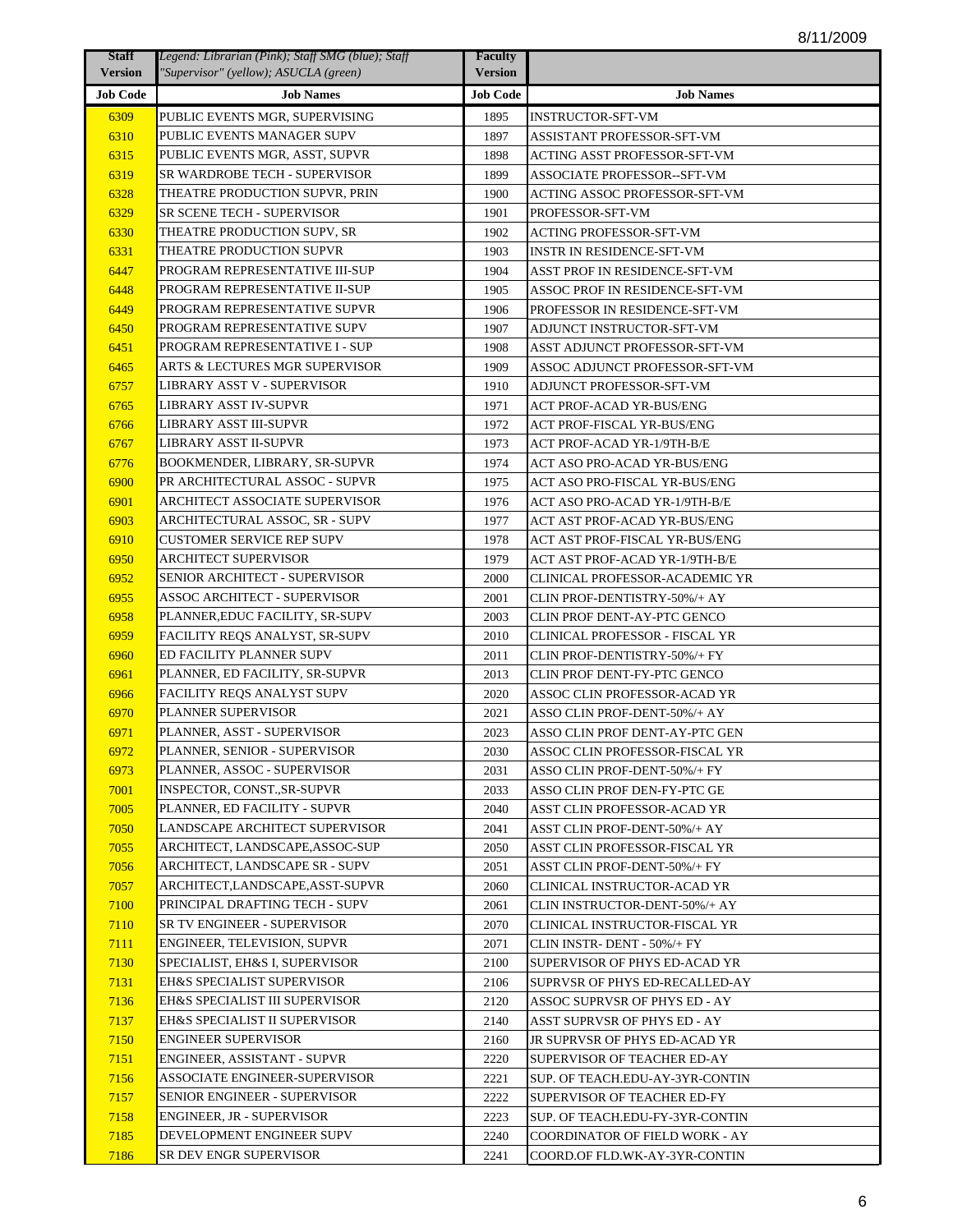| <b>Staff</b>    | Legend: Librarian (Pink); Staff SMG (blue); Staff | <b>Faculty</b>  |                                 |
|-----------------|---------------------------------------------------|-----------------|---------------------------------|
| <b>Version</b>  | "Supervisor" (yellow); ASUCLA (green)             | <b>Version</b>  |                                 |
| <b>Job Code</b> | <b>Job Names</b>                                  | <b>Job Code</b> | <b>Job Names</b>                |
| 7187            | ASSOC DEV ENG - SUPERVISOR                        | 2245            | COORDINATOR OF FIELD WORK-FY    |
| 7188            | ENGINEER,DEVELOPMENT,ASST-SUPV                    | 2246            | COORD.OF FLD.WK-FY-3YR-CONTIN   |
| 7189            | ENGINEER, DEVELOPMENT,JR-SUPVR                    | 2250            | FIELD WORK SUPERVISOR-ACAD YR   |
| 7195            | DATA PROC PROD-COORD, PR-SUPVR                    | 2251            | FIELD WORK SUP.-AY-3YR-CONTIN   |
| 7196            | DATA PROC PROD COORD, SR-SUPVR                    | 2255            | FIELD WORK SUPERVISOR -FY       |
| 7208            | STATISTICIAN, SR - SUPERVISOR                     | 2256            | FIELD WORK SUP.-FY-3YR-CONTIN   |
| 7209            | STATISTICIAN, PRIN - SUPVR                        | 2260            | FIELD WORK CONSULTANT-ACAD YR   |
| 7210            | STATISTICIAN SUPERVISOR                           | 2261            | FLD.WORK CONSULT-AY-3YR.CONTIN  |
| 7215            | STATISTICIAN, ASSISTANT - SUPV                    | 2265            | FIELD WORK CONSULTANT - FY      |
| 7217            | ASSISTANT FINANCE ANALYST SUPV                    | 2266            | FLD.WORK CONSULT.-FY-3YR-CONTIN |
| 7219            | FINANCE ANALYST SUPERVISOR                        | 3250            | PROFESSOR IN RESIDENCE-ACAD YR  |
| 7221            | SENIOR FINANCE ANALYST SUPV                       | 3251            | PROFESSOR IN RESIDENCE - FY     |
| 7223            | PRIN FINANCE ANALYST I SUPV                       | 3258            | ADJUNCT PROFESSOR-ACADEMIC YR   |
| 7226            | COORDINATOR,ADMINISTRATIVE-SUP                    | 3259            | ADJUNCT PROFESSOR - FISCAL YR   |
| 7228            | ASSISTANT ADMIN ANALYST - SUPV                    | 3260            | ASSOC PROF IN RESIDENCE- AY     |
| 7231            | SURVEY SUPVR                                      | 3261            | ASSOC PROF IN RESIDENCE- FY     |
| 7240            | ADMIN ANALYST SUPERVISOR                          | 3268            | ASSOC ADJUNCT PROFESSOR - AY    |
| 7245            | ANALYST I-SUPERVISOR                              | 3269            | ASSOC ADJUNCT PROFESSOR - FY    |
| 7246            | ANALYST II-SUPERVISOR                             | 3270            | ASST PROF IN RESIDENCE-ACAD YR  |
| 7247            | ANALYST III-SUPERVISOR                            | 3271            | ASST PROF IN RESIDENCE - FY     |
| 7248            | ANALYST IV-SUPERVISOR                             | 3278            | ASST ADJUNCT PROFESSOR-ACAD YR  |
| 7249            | ANALYST V-SUPERVISOR                              | 3279            | ASST ADJUNCT PROFESSOR - FY     |
| 7250            | ANALYST VI-SUPERVISOR                             | 3280            | INSTR IN RESIDENCE-ACADEMIC YR  |
| 7255            | BUDGET ANALYST SUPERVISOR                         | 3281            | INSTR IN RESIDENCE-FISCAL YR    |
| 7256            | ANALYST, SUPERVISING                              | 3288            | ADJUNCT INSTRUCTOR-ACADEMIC YR  |
| 7257            | SR ADMIN ANALYST - SUPERVISOR                     | 3289            | ADJUNCT INSTRUCTOR - FISCAL YR  |
| 7258            | ADMIN ANALYST - SUPERVISING                       | 3350            | INSTR IN RSDNC-ACAD YR-1/9TH    |
| 7259            | ADMIN ANALYST, PRIN, SUPV                         | 3351            | ASST PROF IN RSDNC-ACAD YR-1/9  |
| 7260            | PUBLIC ADMIN ANALYST SUPV                         | 3352            | ASSOC PROF IN RSDNC-AY-1/9TH    |
| 7265            | SR BUDGET ANALYST - SUPERVISOR                    | 3353            | PROF IN RSDNC-ACAD YR-1/9TH     |
| 7266            | PR BUDGET ANALYST - SUPERVISOR                    | 3360            | ADJUNCT INSTRUCTOR-ACAD YR-1/9  |
| 7267            | ANALYST,PUBLIC ADMIN,ASST-SUPV                    | 3361            | ASST ADJUNCT PROF-ACAD YR-1/9   |
| 7268            | ANALYST,PUBLIC ADMIN, SR-SUPVR                    | 3362            | ASSOC ADJUNCT PROF-ACAD YR-1/9  |
| 7269            | ANALYST, PUBLIC ADMIN, PR-SUPVR                   | 3363            | ADJUNCT PROFESSOR-ACAD YR-1/9   |
| 7270            | ANALYST, BUDGET, ASST - SUPVR                     | 3371            | ASST ADJ PROF-ACAD YR-BUS/ENG   |
| 7272            | ANALYST VII - SUPERVISOR                          | 3372            | ASST ADJ PROF - FY -BUS/ENG     |
| 7273            | PROGRAMMER VIII -- SUPV UCD                       | 3373            | AST ADJ PRO-ACAD YR-1/9TH-B/E   |
| 7274            | PROGRAMMER/ANALYST III-SUPVR                      | 3374            | ASSO ADJ PROF-ACAD YR-BUS/ENG   |
| 7276            | PROGRAMMER/ANALYST II-SUPVR                       | 3375            | ASSO ADJ PRO-FISCAL YR-BUS/ENG  |
| 7290            | PROGRAMMER I -- SUPV UCD                          | 3376            | ASO ADJ PRO-ACAD YR-1/9TH-B/E   |
| 7291            | PROGRAMMER II -- SUPV UCD                         | 3377            | ADJ PROF-ACAD YR-BUS/ENG        |
| 7292            | PROGRAMMER III -- SUPV UCD                        | 3378            | ADJ PROF-FISCAL YR-BUS/ENG      |
| 7293            | PROGRAMMER IV -- SUPV UCD                         | 3379            | ADJ PROF-ACAD YR-1/9 PYMT-B/E   |
| 7294            | PROGRAMMER V -- SUPV UCD                          | 3381            | PROF IN RES-ACAD YR-BUS/ENG     |
| 7295            | PROGRAMMER VI -- SUPV UCD                         | 3382            | PROF IN RES-FISCAL YR-BUS/ENG   |
| 7296            | PROGRAMMER VII -- SUPV UCD                        | 3383            | PROF IN RES-ACAD YR-1/9TH-B/E   |
| 7311            | PROG. ANALYST I-SUP-UCOP                          | 3384            | ASO PROF IN RES-ACAD YR-BUS/EN  |
| 7313            | PROG. ANALYST II-SUP-UCOP                         | 3385            | ASO PROF IN RES - FY- BUS/ENG   |
| 7315            | PROG. ANALYST III-SUP-UCOP                        | 3386            | ASO PROF IN RES-AY-1/9TH-B/E    |
| 7317            | INFO SYSTEM, HEALTH, SUPVR                        | 3387            | AST PROF IN RES-ACAD YR-BUS/EN  |
| 7321            | SYSTEMS PROG. I-SUP                               | 3388            | AST PROF IN RES - FY -BUS/ENG   |
| 7323            | SYSTEMS PROG. II-SUP                              | 3389            | AST PROF IN RES-AY-1/9TH-B/E    |
| 7325            | SYSTEMS PROG. III-SUP                             |                 |                                 |
| 7331            | NETWORK ENGINEER I-SUP                            |                 |                                 |
| 7509            | MANAGEMENT SRV OFFICER SUPV                       |                 |                                 |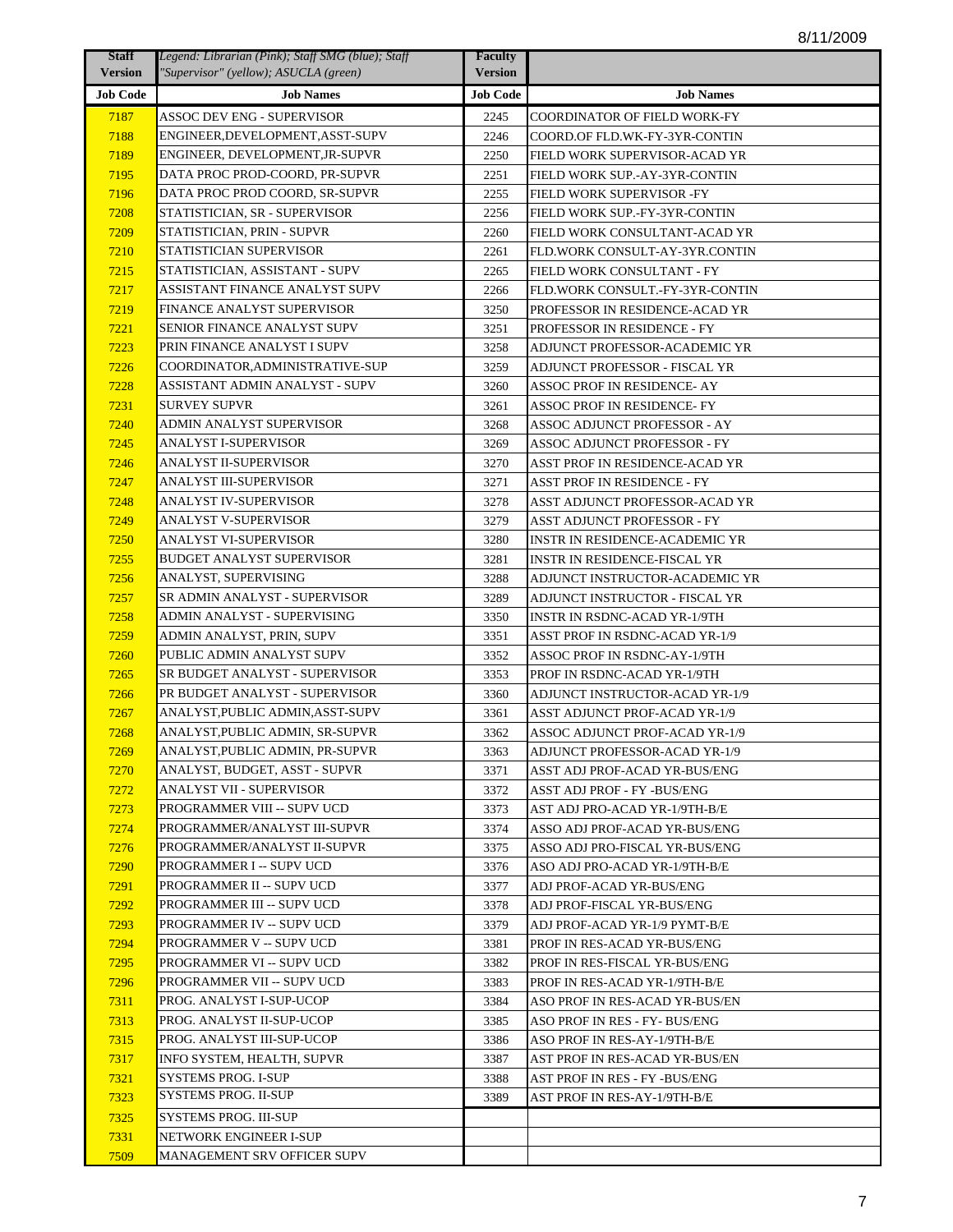| <b>Staff</b>    | Legend: Librarian (Pink); Staff SMG (blue); Staff            | <b>Faculty</b>  |                  |
|-----------------|--------------------------------------------------------------|-----------------|------------------|
| <b>Version</b>  | "Supervisor" (yellow); ASUCLA (green)                        | <b>Version</b>  |                  |
| <b>Job Code</b> | <b>Job Names</b>                                             | <b>Job Code</b> | <b>Job Names</b> |
| 7513            | MGMT SERV OFF I - SUPERVISOR                                 |                 |                  |
| 7514            | MGMT SERV OFF II - SUPERVISOR                                |                 |                  |
| 7515            | MGMT SERV OFF III - SUPERVISOR                               |                 |                  |
| 7538            | <b>ASSISTANT TO THE _____ I - SUPVR</b>                      |                 |                  |
| 7539            | <b>ASSISTANT TO THE ____ II- SUPVR</b>                       |                 |                  |
| 7570            | PATENT ADVISOR SUPERVISOR                                    |                 |                  |
| 7571            | PATENT ADVISOR 1 - SUPERVISOR                                |                 |                  |
| 7574            | PATENT ADVISOR II - SUPERVISOR                               |                 |                  |
| 7599            | <b>AUDITOR I - SUPERVISOR</b>                                |                 |                  |
| 7600            | PROG./ANALYST III-SUPVR-UCB                                  |                 |                  |
| 7602            | PROG./ANALYST II-SUPVR-UCB                                   |                 |                  |
| 7608            | TECHNO I, COMP & NETWORK-SUPVR                               |                 |                  |
| 7609            | TECHNO II, COMP & NETWORK-SUPV                               |                 |                  |
| 7610            | TECHNO III, COMP & NETWORK-SUP                               |                 |                  |
| 7611            | ACCOUNTANT IV - SUPERVISOR                                   |                 |                  |
| 7612            | ACCOUNTANT I, SUPERVISING                                    |                 |                  |
| 7613            | ACCOUNTANT SUPERVISOR                                        |                 |                  |
| 7614            | <b>ACCOUNTANT III - SUPERVISOR</b>                           |                 |                  |
| 7625            | ACCOUNTANT II - SUPERVISOR                                   |                 |                  |
| 7630            | AUDITOR SUPERVISOR                                           |                 |                  |
| 7631            | AUDITOR IV - SUPERVISOR                                      |                 |                  |
| 7632            | AUDITOR III - SUPERVISOR                                     |                 |                  |
| 7633            | ADMIN SPECIALIST I - SUPVR                                   |                 |                  |
| 7634            | ADMIN SPECIALIST II - SUPVR                                  |                 |                  |
| 7636            | <b>AUDITOR II - SUPERVISOR</b>                               |                 |                  |
| 7637            | ANALYST, PERSONNEL, SR - SUPVR                               |                 |                  |
| 7638            | ANALYST, PERSONNEL, PR I - SUP                               |                 |                  |
| 7639            | EMPLOYMENT OFFICER/REP SUPV                                  |                 |                  |
|                 | HR ANALYST VII - SUPERVISOR                                  |                 |                  |
| 7642            | HR ANALYST I--SUPERVISOR                                     |                 |                  |
| 7652            | HR ANALYST II--SUPERVISOR                                    |                 |                  |
| 7653<br>7654    | HR ANALYST III-SUPERVISOR                                    |                 |                  |
|                 | HR ANALYST IV--SUPERVISOR                                    |                 |                  |
| 7655            |                                                              |                 |                  |
| 7656<br>7657    | HR ANALYST V--SUPERVISOR<br>HR ANALYST VI--SUPERVISOR        |                 |                  |
| 7659            | ADMIN SPECIALIST SUPERVISOR                                  |                 |                  |
|                 | PERSONNEL ANALYST SUPERVISOR                                 |                 |                  |
| 7660            |                                                              |                 |                  |
| 7665            | PERSONNEL ANALYST, SUPERVISING                               |                 |                  |
| 7668            | PARALEGAL SPECIALIST SUPV<br>SPECIALIST, PARALEGAL, SR-SUPV  |                 |                  |
| 7669            | PUBLIC INFO REP SUPERVISOR                                   |                 |                  |
| 7670            |                                                              |                 |                  |
| 7673            | PROGRAM PROMOTION MGR SUPV<br>PROGRAM PROMOTION MGR I - SUPV |                 |                  |
| 7674            |                                                              |                 |                  |
| 7677            | PUBLICATIONS MANAGER SUPV                                    |                 |                  |
| 7680            | EDITOR, PRINCIPAL - SUPERVISOR                               |                 |                  |
| 7681            | <b>EDITOR SUPERVISOR</b>                                     |                 |                  |
| 7686            | SENIOR EDITOR - SUPERVISOR                                   |                 |                  |
| 7687            | PUBLICATIONS MANAGER, SR-SUPVR                               |                 |                  |
| 7688            | PROGRAM PROMOTION MGR II-SUPVR                               |                 |                  |
| 7692            | PUBLICATIONS COORDINATOR SUPV                                |                 |                  |
| 7696            | PUBLICATIONS COORD, SR - SUPVR                               |                 |                  |
| 7697            | PUBLICATIONS COORD, PR - SUPVR                               |                 |                  |
| 7701            | WRITER SUPERVISOR                                            |                 |                  |
| 7702            | WRITER, SR - SUPERVISOR                                      |                 |                  |
| 7771            | TRAVEL RESERVATIONIST SUPV                                   |                 |                  |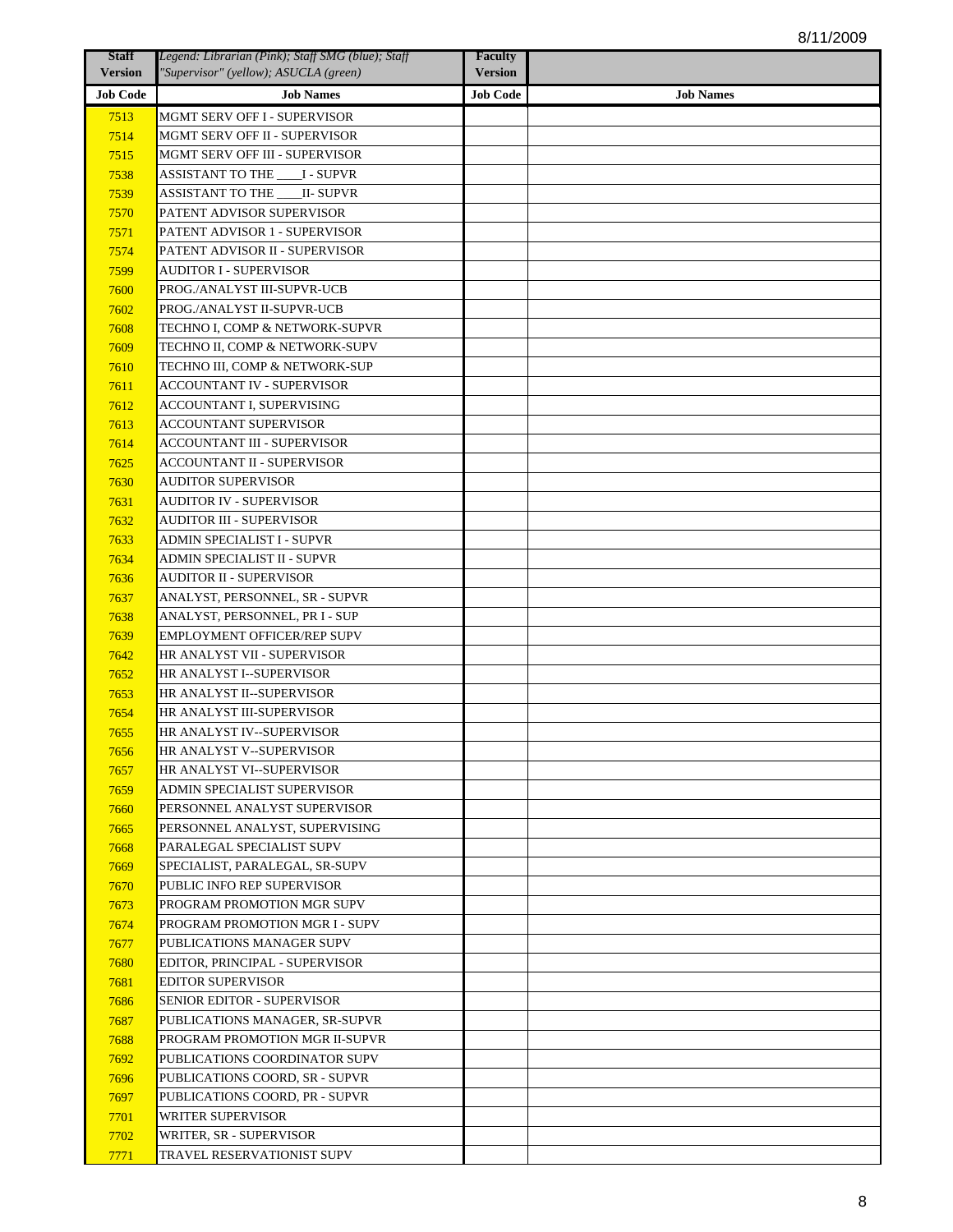| <b>Staff</b>    | Legend: Librarian (Pink); Staff SMG (blue); Staff            | <b>Faculty</b>  |                  |
|-----------------|--------------------------------------------------------------|-----------------|------------------|
| <b>Version</b>  | "Supervisor" (yellow); ASUCLA (green)                        | <b>Version</b>  |                  |
| <b>Job Code</b> | <b>Job Names</b>                                             | <b>Job Code</b> | <b>Job Names</b> |
| 7777            | BUYER SUPERVISOR                                             |                 |                  |
| 7778            | <b>BUYER V - SUPERVISOR</b>                                  |                 |                  |
| 7779            | <b>BUYER IV - SUPERVISOR</b>                                 |                 |                  |
| 7780            | <b>BUYER I - SUPERVISOR</b>                                  |                 |                  |
| 7781            | BUYER II - SUPERVISOR                                        |                 |                  |
| 7782            | <b>BUYER III - SUPERVISOR</b>                                |                 |                  |
| 8000            | SCIENTIST, CLIN LAB - SUPVR                                  |                 |                  |
| 8001            | <b>SCIENTIST SPEC, CLIN LAB-SUPVR</b>                        |                 |                  |
| 8002            | SCIENTIST SPEC, CLIN LAB, SR-SUP                             |                 |                  |
| 8003            | CYTOTECHNOLOGIST-SUPVR                                       |                 |                  |
| 8004            | CYTOTECHNOLOGIST, SENIOR-SUPVR                               |                 |                  |
| 8005            | PHYSICIAN ASSISTANT-SUPVR                                    |                 |                  |
| 8006            | PHYSICIAN ASST, SENIOR-SUPVR                                 |                 |                  |
| 8007            | PHARMACIST, STAFF I-SUPVR                                    |                 |                  |
| 8008            | PHARMACIST, STAFF II-SUPVR                                   |                 |                  |
| 8009            | PHARMACIST, SR-SUPVR                                         |                 |                  |
| 8010            | SOCIAL WORKER, CLIN II-SUPVR                                 |                 |                  |
| 8011            | SOCIAL WORKER, CLIN III-SUPVR                                |                 |                  |
| 8012            | SOCIAL WORK ASSOCIATE-SUPVR<br>CHILD DEVELOPMENT ASSOC-SUPVR |                 |                  |
| 8013            | CHILD DEVELOMENT ASSOC SR-SUPV                               |                 |                  |
| 8014<br>8015    | COMM HEALTH PROG REP-SUPVR                                   |                 |                  |
| 8016            | COMM HEALTH PROG REP, SR-SUPV                                |                 |                  |
| 8017            | PSYCHOLOGIST COUNSELING I-SUPV                               |                 |                  |
| 8018            | PSYCHOLOGIST COUNSELING II-SUP                               |                 |                  |
| 8019            | PSYCHOMETRIST, SR-SUPVR                                      |                 |                  |
| 8020            | PSYCHOLOGIST I-SUPVR                                         |                 |                  |
| 8021            | PSYCHOLOGIST II-SUPVR                                        |                 |                  |
| 8022            | REHAB SERV ASSOC CHIEF--SUPVR                                |                 |                  |
| 8023            | ATHLETIC TRAINER--SUPERVISOR                                 |                 |                  |
| 8024            | THERAPIST, PHYS, SPEC DUTY--SUPV                             |                 |                  |
| 8025            | THERAPIST, RECREATION I-SUPVR                                |                 |                  |
| 8026            | THERAPIST, RECREATION II--SUPV                               |                 |                  |
| 8027            | PATHOLOIST, SPEECH-SUPVR                                     |                 |                  |
| 8028            | PATHOLOGIST, SPEECH, SR-SUPVR                                |                 |                  |
| 8030            | AUDIOLOGIST-SUPVR                                            |                 |                  |
| 8031            | AUDIOLOGIST, SR-SUPVR                                        |                 |                  |
| 8032            | THERAPIST, PHYSICAL I-SUPVR                                  |                 |                  |
| 8033            | THERAPIST, PHYSICAL II-SUPVR                                 |                 |                  |
| 8034            | THERAPIST, PHYSICAL III-SUPVR                                |                 |                  |
| 8035            | THERAPIST, PHYSICAL IV-SUPVR                                 |                 |                  |
| 8036            | THERAPIST, OCCUPA I-SUPVR                                    |                 |                  |
| 8037            | THERAPIST, OCCUPA II-SUPVR                                   |                 |                  |
| 8038            | THERAPIST, OCCUPA III-SUPVR                                  |                 |                  |
| 8039            | THERAPIST, OCCUPA IV-SUPVR                                   |                 |                  |
| 8040            | TECHNO, NUC MED, SR-SUPVR                                    |                 |                  |
| 8041            | TECHNO, NUC MED, ASSOC CHR-SUP                               |                 |                  |
| 8042            | ORTHOPTIST, SR-SUPVR                                         |                 |                  |
| 8043            | OPTOMETRIST-SUPVR                                            |                 |                  |
| 8044            | OPTOMETRIST, SR-SUPVR                                        |                 |                  |
| 8045            | PODIATRIST-SUPVR                                             |                 |                  |
| 8046            | PHYSICIST, HOSP RADIATION-SUP                                |                 |                  |
| 8063            | BUDGET ANALYST III SUPERVISOR                                |                 |                  |
| 8064            | BUDGET ANALYST II SUPERVISOR                                 |                 |                  |
| 8065            | BUDGET ANALYST I SUPERVISOR                                  |                 |                  |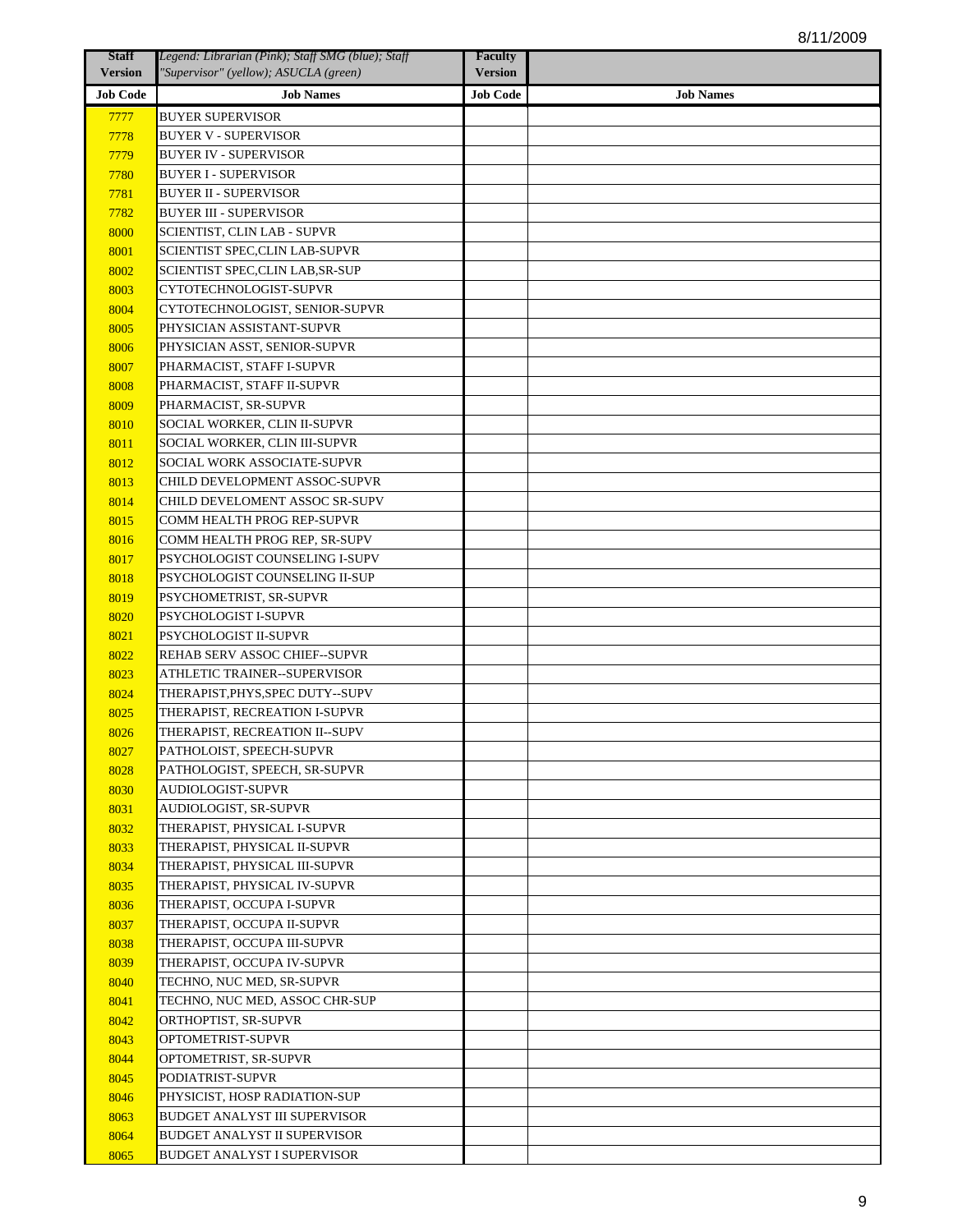| <b>Staff</b>    | Legend: Librarian (Pink); Staff SMG (blue); Staff | <b>Faculty</b>  |                  |
|-----------------|---------------------------------------------------|-----------------|------------------|
| <b>Version</b>  | "Supervisor" (yellow); ASUCLA (green)             | <b>Version</b>  |                  |
| <b>Job Code</b> | <b>Job Names</b>                                  | <b>Job Code</b> | <b>Job Names</b> |
| 8071            | BUDGET ANALYST IV SUPERVISOR                      |                 |                  |
| 8072            | <b>LABORER SUPVR</b>                              |                 |                  |
| 8082            | TREE TRIMMER SUPVR                                |                 |                  |
| 8085            | PEST CONTROL SUPVR                                |                 |                  |
| 8095            | LABORER/GRDNR,PHYSCL PLNT, SUP                    |                 |                  |
| 8099            | <b>IRRIGATION SUPVR</b>                           |                 |                  |
| 8100            | <b>IRRIGATION SUPV, ASST</b>                      |                 |                  |
| 8103            | PAINTER, ASST-SUPVR                               |                 |                  |
| 8104            | PAINTER, SUPERVISING                              |                 |                  |
| 8108            | CARPENTER, SUPERVISING                            |                 |                  |
| 8112            | CARPENTER, ASST-SUPVR                             |                 |                  |
| 8120            | MECHANIC, MAINT., SUPV.                           |                 |                  |
| 8121            | MECHANIC, MAINT. SUPV. ASST.                      |                 |                  |
| 8124            | SHEETMETAL WORKER, SUPERVISING                    |                 |                  |
| 8128            | SHEETMETAL, ASST-SUPVR                            |                 |                  |
| 8130            | <b>GROUNDS SUPVR, SR</b>                          |                 |                  |
| 8131            | <b>GROUNDS SUPVR</b>                              |                 |                  |
| 8136            | ELECTRICIAN, SUPERVISING                          |                 |                  |
| 8140            | ELECTRICIAN SUPV, ASST                            |                 |                  |
| 8146            | FARM MAINT WORKER, SR-SUPVR                       |                 |                  |
| 8160            | <b>MAINTENANCE_SUPVR (B)</b>                      |                 |                  |
| 8161            | MAINTENANCE_SUPVR (A)                             |                 |                  |
| 8162            | MAINTENANCE_SUPVR (B), ASST                       |                 |                  |
| 8163            | MAINTENANCE_SUPVR (A), ASST                       |                 |                  |
| 8168            | HVAC, SUPV, ASST.                                 |                 |                  |
| 8169            | MASON SUPV, ASST                                  |                 |                  |
| 8170            | MECHANIC, PHYSICAL PLANT, SUPVR                   |                 |                  |
| 8171            | MECHANIC, PHY PLNT, SUPV, ASST                    |                 |                  |
| 8177            | MASON, SUPERVISING                                |                 |                  |
| 8181            | PHYSICAL PLANT SUPVR_<br>(B)                      |                 |                  |
| 8182            | PHYSICAL PLANT SUPVR_<br>(A)                      |                 |                  |
| 8183            | <b>HVAC SUPVR</b>                                 |                 |                  |
| 8187            | MECHANIC, ELEVATOR SUPV                           |                 |                  |
| 8208            | BUILDING MAINTENANCE SUPVR                        |                 |                  |
| 8210            | BUILDING MAINTENANCE SUPVR, SR                    |                 |                  |
| 8214            | FACILITIES MAINTENANCE SUPVR                      |                 |                  |
| 8215            | FACILITIES MAINTENANCE SUPV SR                    |                 |                  |
| 8228            | SYSTEMS OPERATOR, SUPV                            |                 |                  |
| 8229            | SYSTEMS OPERATOR, SUPV ASST                       |                 |                  |
| 8241            | STEAM PLANT SUPVR                                 |                 |                  |
| 8242            | ASST SUPV STEAM OPER ENGR                         |                 |                  |
| 8247            | PHYSICAL PLANT OPERATOR SUPVR                     |                 |                  |
| 8256            | PLUMBER, SUPERVISING                              |                 |                  |
| 8260            | PLUMBER, ASST SUPVR                               |                 |                  |
| 8262            | LOCKSMITH SUPV, ASST                              |                 |                  |
| 8264            | LOCKSMITH, SUPERVISING                            |                 |                  |
| 8270            | ACCELERATOR OPERATIONS SUPVR                      |                 |                  |
| 8276            | OPR, ASST CENT PLNT SUPVR                         |                 |                  |
| 8277            | OPR, CENT UTILITY PLNT, SUPVR                     |                 |                  |
| 8290            | TECHNICIAN, TELEVISION, PR-SUP                    |                 |                  |
| 8297            | TECHNI., ELEC SUPV, SR-MF                         |                 |                  |
| 8298            | TECHNICIAN, ELEC, SUPVR-MF                        |                 |                  |
| 8299            | TECHNI., ELEC SUPV, SR                            |                 |                  |
| 8300            | TECHNICIAN, ELECTRONICS, SUPVR                    |                 |                  |
| 8332            | MARINE RADIO OFFICER, SR                          |                 |                  |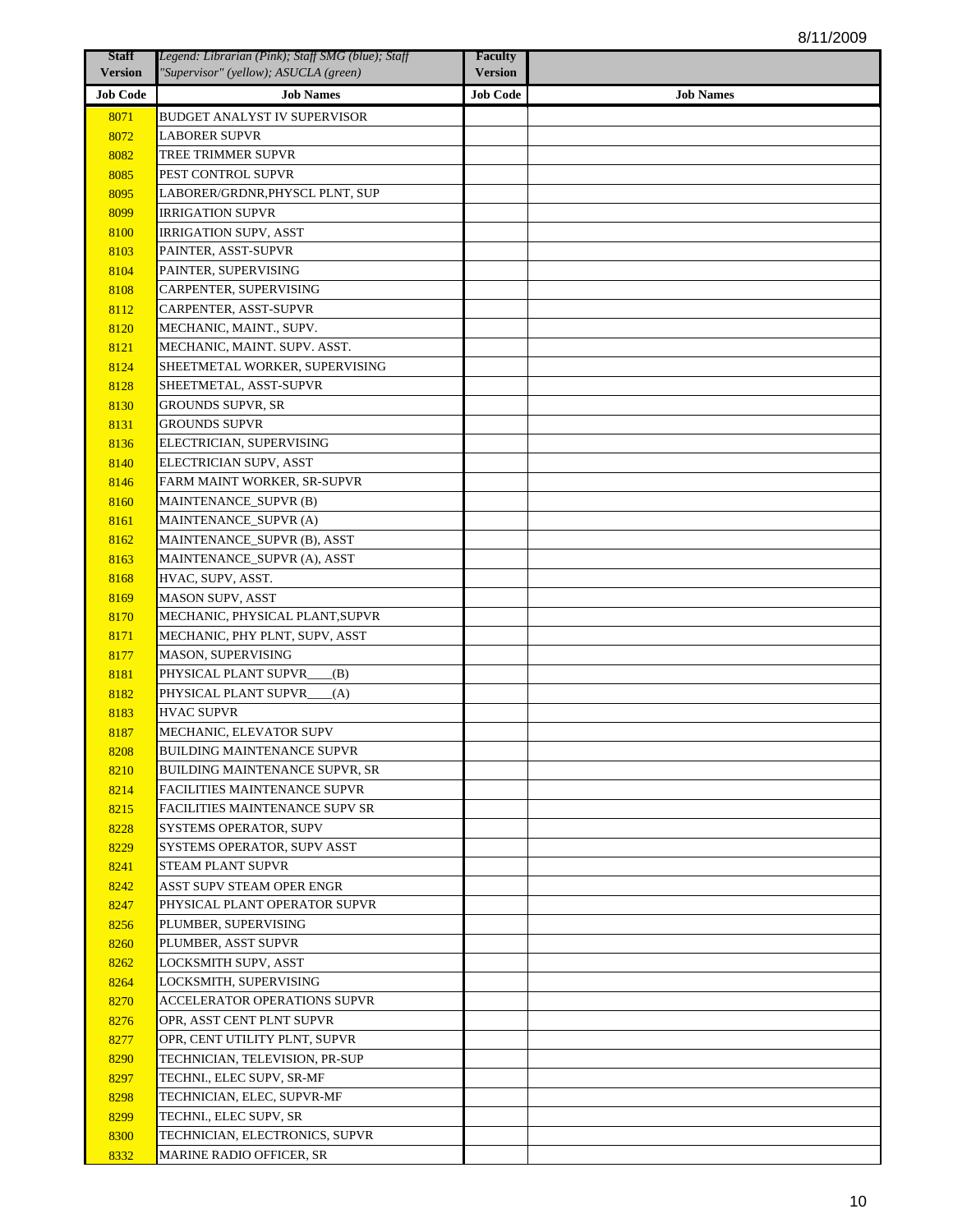| <b>Staff</b>    | Legend: Librarian (Pink); Staff SMG (blue); Staff | <b>Faculty</b>  |                  |
|-----------------|---------------------------------------------------|-----------------|------------------|
| <b>Version</b>  | "Supervisor" (yellow); ASUCLA (green)             | <b>Version</b>  |                  |
| <b>Job Code</b> | <b>Job Names</b>                                  | <b>Job Code</b> | <b>Job Names</b> |
| 8452            | AIRPORT SERVICES SUPVR                            |                 |                  |
| 8470            | ATTENDANT, AUTOMOTIVE - SUPVR                     |                 |                  |
| 8471            | TECHNICIAN, AUTOMOTIVE SUPV                       |                 |                  |
| 8489            | AUTO EQUIP OPERATOR,PRIN-SUPVR                    |                 |                  |
| 8521            | MECHANIC,FARM MACHINERY,SR-SUP                    |                 |                  |
| 8545            | TECHNICIAN, AGRICUL,PRIN-SUPVR                    |                 |                  |
| 8546            | TECHNICIAN, AGRICUL, SR-SUPVR                     |                 |                  |
| 8552            | DRIVER, TRUCK, SUPERVISING                        |                 |                  |
| 8638            | TECHNICIAN,DEV,SUPVR-V,MED FAC                    |                 |                  |
| 8639            | TECHNICIAN,DEV,SUPVR-IV,MED FA                    |                 |                  |
| 8667            | MECHANICIAN, LAB, SR - SUPVR                      |                 |                  |
| 8668            | MECHANICIAN, LAB, PR - SUPVR                      |                 |                  |
| 8669            | MECHANICIAN,LAB,PRIN-SUPVR-MF                     |                 |                  |
| 8670            | MECHANICIAN,LAB,SR-SUPVR-MF                       |                 |                  |
| 8680            | TECHNICIAN,ELEC,PRIN-SUPVR-MF                     |                 |                  |
| 8804            | BOOKBINDER, O&P, EDITION-SUPVR                    |                 |                  |
| 8812            | PREPRESS O&P SUPVR                                |                 |                  |
| 8841            | BOOKBINDER, LIBRARY, SUPVR                        |                 |                  |
| 8846            | BOOKBINDER, LIBRARY, SR-SUPVR                     |                 |                  |
| 8870            | PRESS OPERATIONS & PROD SUPVR                     |                 |                  |
| 8881            | SPECIALIST, CLINICAL, SUPVR                       |                 |                  |
| 8886            | SPECIALIST, CLINICAL, SUPVR                       |                 |                  |
| 8892            | ANESTHESIA TECH - SUPERVISOR                      |                 |                  |
| 8901            | ASSISTANT, MEDICAL, PER DIEM                      |                 |                  |
| 8915            | NURSE, VOCATIONAL, SR-SUPVR                       |                 |                  |
| 8936            | SCIENTIST SPEC,CLIN LAB,SR SUP                    |                 |                  |
| 8937            | SCIENTIST,CLIN LAB,SUPERVISING                    |                 |                  |
| 8953            | CYTOTECHNOLOGIST, SUPERVISING                     |                 |                  |
| 8969            | TECHNOLOGIST, U/S, PRIN-SUPVR                     |                 |                  |
| 8970            | TECHNICIAN, HOSP LAB IV-SUPVR                     |                 |                  |
| 8971            | TECHNICIAN, HOSP LAB,III-SUPVR                    |                 |                  |
| 8972            | TECHNICIAN, HOSP LAB, II-SUPVR                    |                 |                  |
| 8986            | TECHNOLOGIST CYTOGENETIC SUPVR                    |                 |                  |
| 8995            | ASSISTANT, MEDICAL, II--SUPVR                     |                 |                  |
| 9017            | TECHNOLOGIST,RAD,PRIN-SUPVR                       |                 |                  |
| 9018            | TECHNOLOGIST,RAD,SR - SUPVR                       |                 |                  |
| 9030            | ADMITTING WORKER, SUPV                            |                 |                  |
| 9035            | ADMITTING WORKER, PRIN-SUPVR                      |                 |                  |
| 9037            | PERFUSIONIST, PRIN-SUPVR                          |                 |                  |
| 9040            | ADMITTING WORKER, SR., SUPV                       |                 |                  |
| 9053            | THERAPIST,RESPIRATORY II-SUPVR                    |                 |                  |
| 9058            | TECHNOLOGIST, EEG, SUPERVISING                    |                 |                  |
| 9068            | HISTOTECHNOLOGIST, SUPVR                          |                 |                  |
| 9075            | TECHNOL, RAD THPY, CHIEF - SUPVR                  |                 |                  |
| 9076            | TECHNOLOGIST,RAD,CHIEF-SUPVR                      |                 |                  |
| 9077            | TECHNOLOGIST,RAD,ASSOC-SUPVR                      |                 |                  |
| 9100            | REP-SUPVR, ACCESS, PRIN                           |                 |                  |
| 9101            | ACCESS SUPERVISOR                                 |                 |                  |
| 9103            | THERAPIST, RESPIRATORY IV-SUPV                    |                 |                  |
| 9104            | THERAPIST, RESPIRATORY III-SUP                    |                 |                  |
| 9105            | RADIATION EQUIP SPECIALIST-SUP                    |                 |                  |
| 9124            | NURSE, ADMINISTRATIVE I-SUPVR                     |                 |                  |
| 9127            | NURSE, CLINICAL IV-SUPVR                          |                 |                  |
| 9128            | NURSE, CLINICAL III-SUPVR                         |                 |                  |
| 9129            | NURSE, CLINICAL II-SUPVR                          |                 |                  |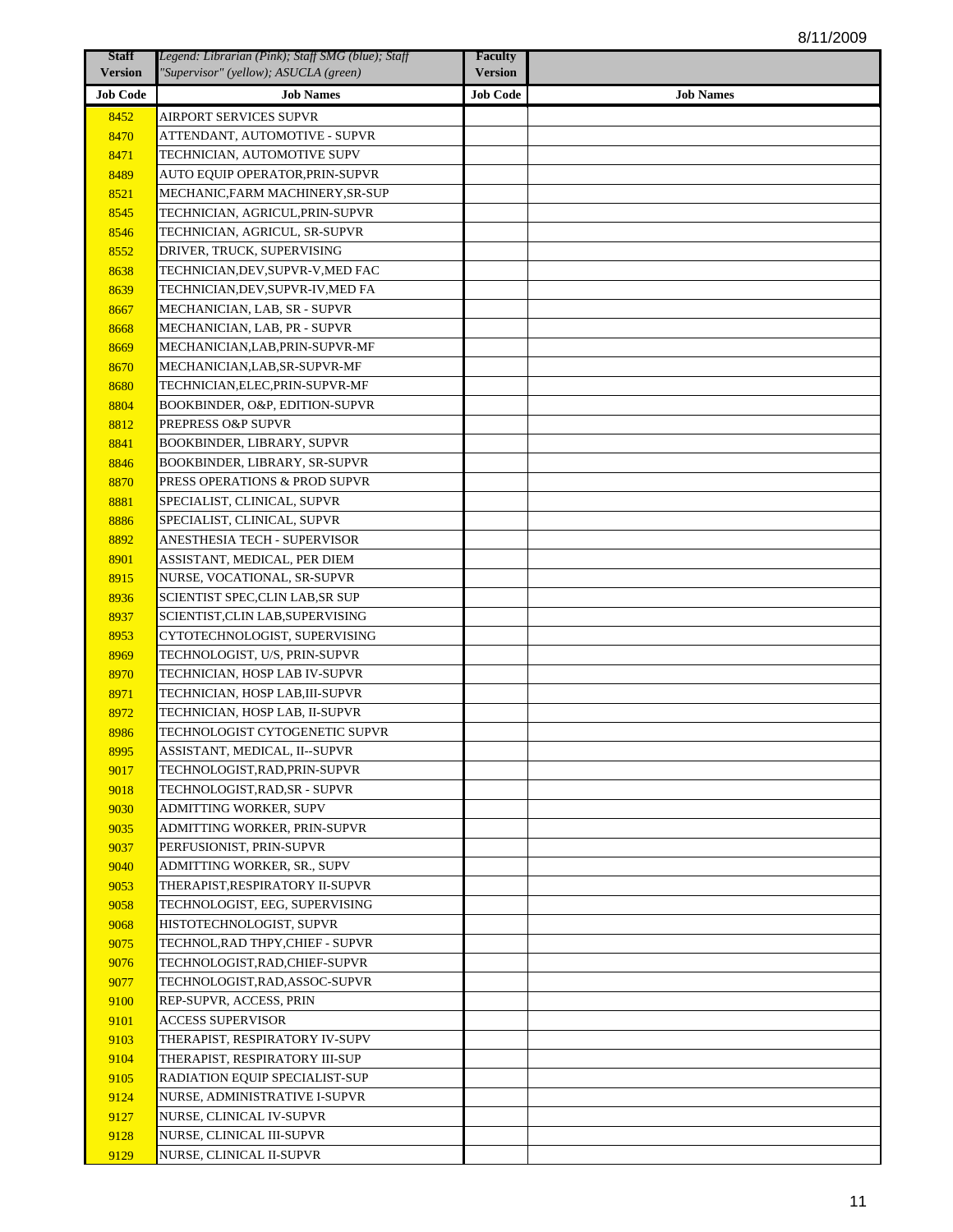| <b>Staff</b>    | Legend: Librarian (Pink); Staff SMG (blue); Staff | <b>Faculty</b>  |                  |
|-----------------|---------------------------------------------------|-----------------|------------------|
| <b>Version</b>  | "Supervisor" (yellow); ASUCLA (green)             | <b>Version</b>  |                  |
| <b>Job Code</b> | <b>Job Names</b>                                  | <b>Job Code</b> | <b>Job Names</b> |
| 9135            | NURSE, ADMINISTRATIVE II - SUP                    |                 |                  |
| 9136            | NURSE.ADMINISTRATIVE III-SUPVR                    |                 |                  |
| 9145            | NURSE, ANESTHETIST, SR-SUPVR                      |                 |                  |
| 9149            | NURSE PRACTITIONER III-SUPVR                      |                 |                  |
| 9150            | NURSE PRACTITIONER II-SUPVR                       |                 |                  |
| 9163            | OR EOUIPMENT SUPERVISOR                           |                 |                  |
| 9164            | TECH, CENTRAL STERILE - SUPV                      |                 |                  |
| 9195            | DENTAL ASST, SUPERVISORY                          |                 |                  |
| 9197            | DENTAL ASST,SUPVR (TCHNG CLIN)                    |                 |                  |
| 9201            | DENTAL ASST-SUPVR                                 |                 |                  |
| 9208            | DENTAL ASST, REG,SUPV-EXT FUNC                    |                 |                  |
| 9215            | COORD, MED OFF SRVC,III--SUPVR                    |                 |                  |
| 9217            | COORD, MED OFF SRVC, IV--SUPVR                    |                 |                  |
| 9223            | COORD, MED OFF SRVC, V - SUPV                     |                 |                  |
| 9238            | PHARMACIST-SUPERVISOR                             |                 |                  |
| 9255            | ASSISTANT, HOSP, III-SUPVR                        |                 |                  |
| 9256            | ASSISTANT, HOSP, II-SUPVR                         |                 |                  |
| 9269            | MEDICAL RECORD ADMSTR-SUPVR                       |                 |                  |
| 9280            | PHARMACY TECHNICIAN SUPV                          |                 |                  |
| 9284            | COUNSELOR, GENETIC III-SUPV                       |                 |                  |
| 9286            | COUNSELOR, GENETIC II-SUPV                        |                 |                  |
| 9292            | MEDICAL RECORD ASST, SUPVR                        |                 |                  |
| 9312            | SOCIAL WORKER CLIN SUPERVISING                    |                 |                  |
| 9318            | COMM HEALTH PROG SUP-UCOP                         |                 |                  |
| 9323            | COMMUNITY HLTH PROGRAM SUPV                       |                 |                  |
| 9328            | CLIN RESEARCH COORD SUPERVISOR                    |                 |                  |
| 9329            | CLIN RESEARCH COORD SUPVSR, SR                    |                 |                  |
| 9333            | CLINICAL RESEARCH SUPERVISOR                      |                 |                  |
| 9340            | COORDINATOR VOL SER, ASST-SUPVR                   |                 |                  |
| 9344            | CHILD DEVELOPMENT SUPVR                           |                 |                  |
| 9347            | MEDICAL REC ADMIN, PR - SUPVR                     |                 |                  |
| 9348            | MEDICAL REC ADMIN, SR - SUPVR                     |                 |                  |
| 9349            | SUPVNG COMM HEALTH PROG MGR                       |                 |                  |
| 9350            | SUPVNG COMM HEALTH PROG-SUPVR                     |                 |                  |
| 9394            | TECHNICIAN, GI ENDOSCOPY - SUP                    |                 |                  |
| 9457            | ATHLETIC TRAINER, SUPERVISING                     |                 |                  |
| 9518            | TECHNICIAN, ANIMAL, SR-SUPVR                      |                 |                  |
| 9522            | ANIMAL RESOURCES SUPVR                            |                 |                  |
| 9527            | TECHNICIAN, ANIMAL, SR - SUPVR                    |                 |                  |
| 9528            | TECHNICIAN, ANIMAL, PR - SUPVR                    |                 |                  |
| 9529            | ASSOCIATE VETERINARIAN - SUPVR                    |                 |                  |
| 9538            | TECH, ANIMAL HEALTH, IV - SUPV                    |                 |                  |
| 9539            | TECH, ANIMAL HEALTH, III - SUP                    |                 |                  |
| 9540            | TECH, ANIMAL HEALTH, II - SUPV                    |                 |                  |
| 9600            | LABORATORY ASST IV--SUPERVISOR                    |                 |                  |
| 9604            | LABORATORY ASST III - SUPVR                       |                 |                  |
| 9608            | STAFF RESEARCH ASSOC V - SUPVR                    |                 |                  |
| 9614            | SRA IV - SUPERVISOR                               |                 |                  |
| 9615            | SRA III - SUPERVISOR                              |                 |                  |
| 9616            | SRA II - SUPERVISOR                               |                 |                  |
| 9621            | SCANNER I, SUPERVISING                            |                 |                  |
| 9640            | TECHNICIAN, MARINE, IV - SUPVR                    |                 |                  |
| 9720            | SCIENTIST, MUSEUM, SR-SUPVR                       |                 |                  |
| 9725            | SCIENTIST,MUSEUM,SR--SUPVR                        |                 |                  |
| 9726            | SCIENTIST, MUSEUM, PR - SUPVR                     |                 |                  |